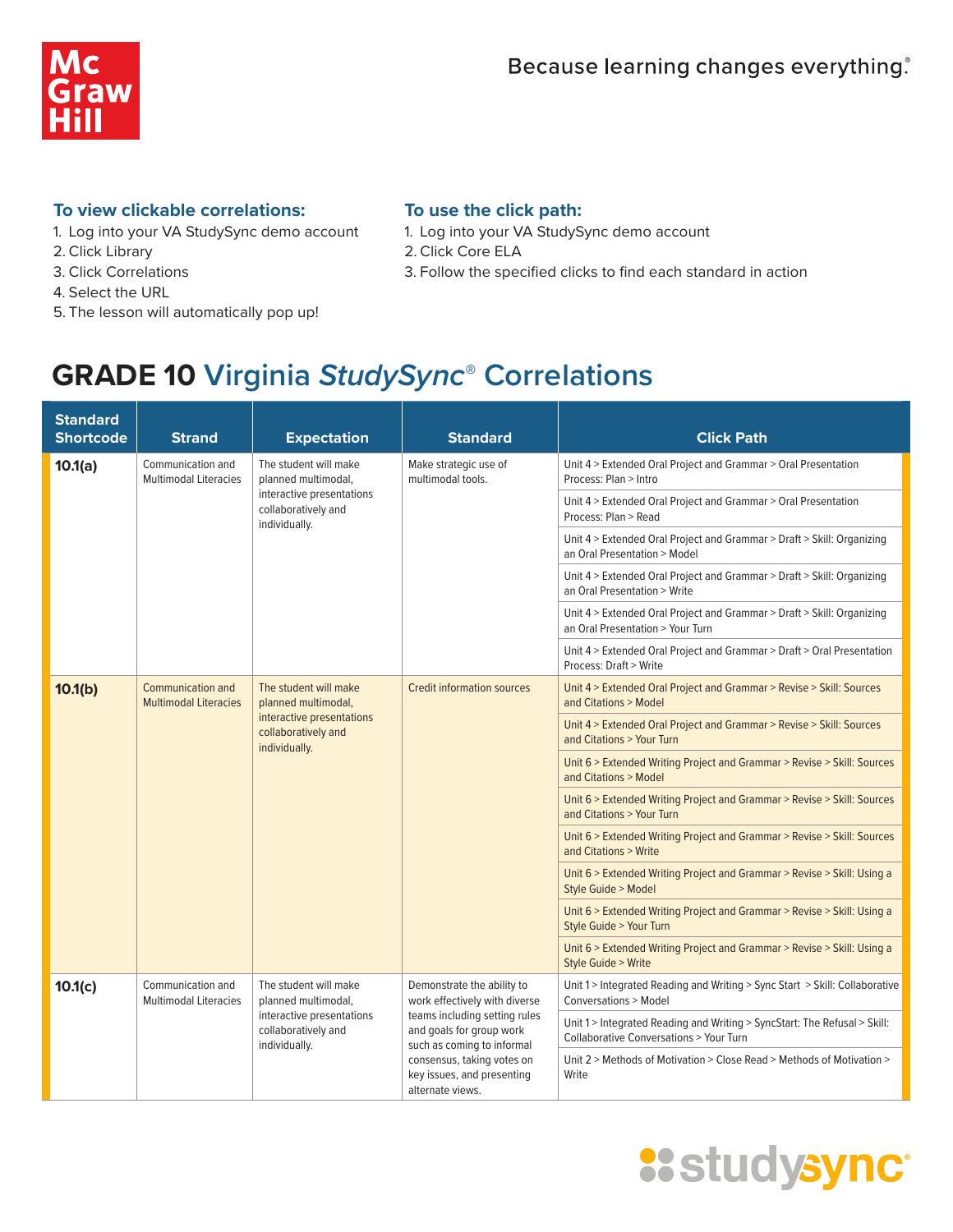| <b>Standard</b><br><b>Shortcode</b> | <b>Strand</b>                                                                                                                                                          | <b>Expectation</b>                                                                                                | <b>Standard</b>                                                                                                                                                                                       | <b>Click Path</b>                                                                                                                                                            |
|-------------------------------------|------------------------------------------------------------------------------------------------------------------------------------------------------------------------|-------------------------------------------------------------------------------------------------------------------|-------------------------------------------------------------------------------------------------------------------------------------------------------------------------------------------------------|------------------------------------------------------------------------------------------------------------------------------------------------------------------------------|
| 10.1(d)                             | Communication and<br>The student will make<br><b>Multimodal Literacies</b><br>planned multimodal,<br>interactive presentations<br>collaboratively and<br>individually. |                                                                                                                   | Assume responsibility for<br>specific group tasks.                                                                                                                                                    | Unit 1 > Integrated Reading and Writing > Sync Start > Skill: Collaborative<br><b>Conversations &gt; Model</b>                                                               |
|                                     |                                                                                                                                                                        |                                                                                                                   |                                                                                                                                                                                                       | Unit 4 > Extended Oral Project and Grammar > Revise > Skill: Reasons<br>and Evidence > Model                                                                                 |
|                                     |                                                                                                                                                                        |                                                                                                                   | Unit 1 > Integrated Reading and Writing > The Story of a Vision ><br>Independent Read > The Story of a Vision > Intro > Teacher's Edition ><br>Developing Background Knowledge and Cultural Awareness |                                                                                                                                                                              |
| 10.1(e)                             | Communication and<br><b>Multimodal Literacies</b>                                                                                                                      | The student will make<br>planned multimodal,                                                                      | Include all group members<br>and value individual                                                                                                                                                     | Unit 1 > Integrated Reading and Writing > Sync Start > Skill: Collaborative<br><b>Conversations &gt; Model</b>                                                               |
|                                     |                                                                                                                                                                        | interactive presentations<br>collaboratively and<br>individually.                                                 | contributions made by each<br>group member.                                                                                                                                                           | Unit 4 > Extended Oral Project and Grammar > Skill: Engaging in<br>Discourse > Model                                                                                         |
|                                     |                                                                                                                                                                        |                                                                                                                   |                                                                                                                                                                                                       | Unit 4 > Extended Oral Project and Grammar > Skill: Engaging in<br>Discourse > Write                                                                                         |
| 10.1(f)                             | Communication and<br><b>Multimodal Literacies</b>                                                                                                                      | The student will make<br>planned multimodal,                                                                      | Use a variety of strategies to<br>listen actively and speak using                                                                                                                                     | Unit 4 > Extended Oral Project and Grammar > Revise > Skill: Engaging in<br>Discourse > Model                                                                                |
|                                     |                                                                                                                                                                        | interactive presentations<br>collaboratively and<br>individually.                                                 | appropriate discussion rules<br>with awareness of verbal and<br>nonverbal cues.                                                                                                                       | Unit 4 > Extended Oral Project and Grammar > Revise > Skill: Engaging in<br>Discourse > Your Turn                                                                            |
|                                     |                                                                                                                                                                        |                                                                                                                   |                                                                                                                                                                                                       | Unit 4 > Extended Oral Project and Grammar > Oral Presentation Process:<br>Edit and Present > Write                                                                          |
|                                     |                                                                                                                                                                        |                                                                                                                   |                                                                                                                                                                                                       | Unit 1 > Integrated Reading and Writing > Sync Start > Skill: Collaborative<br>Conversations > Model                                                                         |
|                                     |                                                                                                                                                                        |                                                                                                                   |                                                                                                                                                                                                       | Unit 1> Integrated Reading and Writing > In Between Cultures: A<br>Granddaughter's Advantage > Independent Read: In Between Cultures: A<br>Granddaughter's Advantage > Write |
| 10.1(g)                             | <b>Communication and</b><br><b>Multimodal Literacies</b>                                                                                                               | The student will make<br>planned multimodal,<br>interactive presentations<br>collaboratively and<br>individually. | Respond thoughtfully<br>and tactfully to diverse<br>perspectives, summarizing<br>points of agreement and<br>disagreement.                                                                             | Unit 1 > Integrated Reading and Writing > Sync Start > Skill: Collaborative<br><b>Conversations &gt; Model</b>                                                               |
|                                     |                                                                                                                                                                        |                                                                                                                   |                                                                                                                                                                                                       | Unit 1 > Integrated Reading and Writing > SyncStart: The Refusal > Skill:<br><b>Collaborative Conversations &gt; Your Turn</b>                                               |
|                                     |                                                                                                                                                                        |                                                                                                                   |                                                                                                                                                                                                       | Unit 6 > Integrated Reading and Writing > Coming-of-Age Traditions for<br>Around the World > Close Read: Coming-of-Age Traditions for Around the<br>World > Write            |
|                                     |                                                                                                                                                                        |                                                                                                                   |                                                                                                                                                                                                       | Unit 5 > Integrated Reading and Writing > Curry: A Tale of Cooks and<br>Conquerors > Independent Read: Curry: A Tale of Cooks and Conquerors<br>> Write                      |
| 10.1(h)                             | Communication and<br>Multimodal Literacies                                                                                                                             | The student will make<br>planned multimodal,<br>interactive presentations<br>collaboratively and<br>individually. | Choose vocabulary, language,<br>and tone appropriate to the<br>topic, audience, and purpose.                                                                                                          | Unit 4 > Extended Oral Project and Grammar > Draft > Skill: Considering<br>Audience and Purpose > Model                                                                      |
|                                     |                                                                                                                                                                        |                                                                                                                   |                                                                                                                                                                                                       | Unit 4 > Extended Oral Project and Grammar > Draft > Skill: Considering<br>Audience and Purpose > Your Turn                                                                  |
|                                     |                                                                                                                                                                        |                                                                                                                   |                                                                                                                                                                                                       | Unit 4 > Extended Oral Project and Grammar > Oral Presentation Process:<br>Edit and Present > Write                                                                          |
|                                     |                                                                                                                                                                        |                                                                                                                   |                                                                                                                                                                                                       | Unit 4 > Extended Oral Project and Grammar > Skill: Engaging in<br>Discourse > Model                                                                                         |
|                                     |                                                                                                                                                                        |                                                                                                                   |                                                                                                                                                                                                       | Unit 4 > Extended Oral Project and Grammar > Skill: Engaging in<br>Discourse > Write                                                                                         |
|                                     |                                                                                                                                                                        |                                                                                                                   |                                                                                                                                                                                                       | Unit 2 > Extended Writing Project and Grammar > Revise > Skill: Precise<br>Language > Model                                                                                  |
|                                     |                                                                                                                                                                        |                                                                                                                   |                                                                                                                                                                                                       | Unit 2 > Extended Writing Project and Grammar > Revise > Skill: Precise<br>Language > Your Turn                                                                              |
| 10.1(i)                             | <b>Communication and</b><br><b>Multimodal Literacies</b>                                                                                                               | The student will make<br>planned multimodal,                                                                      | Access, critically evaluate, and<br>use information accurately to                                                                                                                                     | Unit 6 > Extended Writing Project and Grammar > Revise > Skill: Using a<br>Style Guide > Model                                                                               |
|                                     |                                                                                                                                                                        | interactive presentations<br>collaboratively and<br>individually.                                                 | solve problems.                                                                                                                                                                                       | Unit 6 > Extended Writing Project and Grammar > Revise > Skill: Using a<br>Style Guide > Your Turn                                                                           |
|                                     |                                                                                                                                                                        |                                                                                                                   |                                                                                                                                                                                                       | Unit 6 > Extended Writing Project and Grammar > Revise > Skill: Using a<br>Style Guide > Write                                                                               |

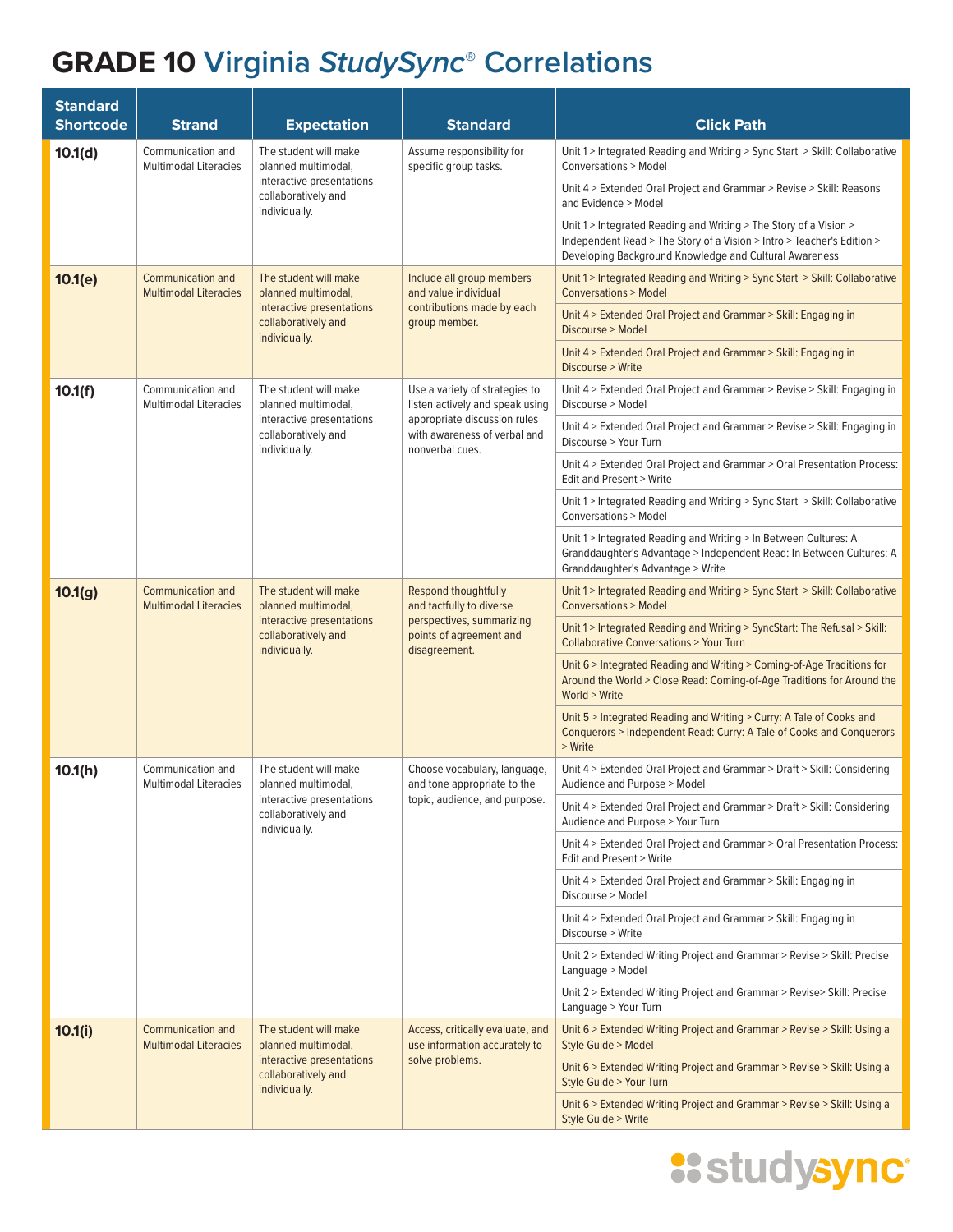| <b>Standard</b><br><b>Shortcode</b> | <b>Strand</b>                                                                         | <b>Expectation</b>                                                   | <b>Standard</b>                                              | <b>Click Path</b>                                                                                                                                                             |
|-------------------------------------|---------------------------------------------------------------------------------------|----------------------------------------------------------------------|--------------------------------------------------------------|-------------------------------------------------------------------------------------------------------------------------------------------------------------------------------|
| 10.1(j)                             | Communication and<br><b>Multimodal Literacies</b>                                     | The student will make<br>planned multimodal,                         | Use reflection to evaluate<br>one's own role and the         | Unit 4 > Extended Oral Project and Grammar > Skill: Engaging in<br>Discourse > Write                                                                                          |
|                                     |                                                                                       | interactive presentations<br>collaboratively and<br>individually.    | group process in small-group<br>activities.                  | Unit 5 > Integrated Reading and Writing > Curry: A Tale of Cooks and<br>Conquerors > Independent Read: Curry: A Tale of Cooks and Conquerors<br>> Write                       |
|                                     |                                                                                       |                                                                      |                                                              | Unit 1 > Integrated Reading and Writing > In Between Cultures: A<br>Granddaughter's Advantage > Independent Read: In Between Cultures: A<br>Granddaughter's Advantage > Write |
|                                     |                                                                                       |                                                                      |                                                              | Unit 2 > Methods of Motivation > Close Read > Methods of Motivation ><br>Write                                                                                                |
|                                     |                                                                                       |                                                                      |                                                              | Unit 1 > Integrated Reading and Writing > Sync Start > Skill: Collaborative<br><b>Conversations &gt; Model</b>                                                                |
| 10.1(k)                             | <b>Communication and</b><br><b>Multimodal Literacies</b>                              | The student will make<br>planned multimodal,                         | Evaluate a speaker's point<br>of view, reasoning, use        | Unit 1 > Integrated Reading and Writing > Letter from Birmingham Jail ><br>Skill: Rhetoric > Model                                                                            |
|                                     |                                                                                       | interactive presentations<br>collaboratively and<br>individually.    | of evidence, rhetoric, and<br>identify any faulty reasoning. | Unit 1 > Integrated Reading and Writing > Letter from Birmingham Jail ><br>Skill: Rhetoric > Your Turn                                                                        |
|                                     |                                                                                       |                                                                      |                                                              | Unit 4 > Extended Oral Project and Grammar > Revise > Skill: Reasons<br>and Evidence > Model                                                                                  |
|                                     |                                                                                       |                                                                      |                                                              | Unit 4 > Extended Oral Project and Grammar > Revise > Skill: Reasons<br>and Evidence > Your Turn                                                                              |
|                                     |                                                                                       |                                                                      |                                                              | Unit 2 > Integrated Reading and Writing > Methods of Motivation > Skill:<br>Logical Fallacies > Model                                                                         |
|                                     |                                                                                       |                                                                      |                                                              | Unit 2 > Integrated Reading and Writing > Methods of Motivation > Skill:<br>Logical Fallacies > Your Turn                                                                     |
| 10.2(a)                             | Communication and<br><b>Multimodal Literacies</b>                                     | The student will examine,<br>analyze, and produce media<br>messages. | Create media messages for<br>diverse audiences.              | Unit 1 > Integrated Reading and Writing > The Big Idea > Blast: The Power<br>of Communication > Create Blast                                                                  |
|                                     |                                                                                       |                                                                      |                                                              | Unit 6 > Integratted Reading and Writing > A Quilt of a Country > Blast:<br><b>Generation Now &gt; Create Blast</b>                                                           |
|                                     |                                                                                       |                                                                      |                                                              | Unit 4 > Extended Oral Project and Grammar > Oral Presentation Process:<br>Plan > Intro                                                                                       |
|                                     |                                                                                       |                                                                      |                                                              | Unit 4 > Extended Oral Project and Grammar > Oral Presentation Process:<br>Plan > Read                                                                                        |
|                                     |                                                                                       |                                                                      |                                                              | Unit 4 > Extended Oral Project and Grammar > Draft > Skill: Organizing an<br>Oral Presentation > Model                                                                        |
| 10.2(b)                             | <b>Communication and</b><br>The student will examine,<br><b>Multimodal Literacies</b> | analyze, and produce media                                           | Credit information sources.                                  | Unit 4 > Extended Oral Project and Grammar > Revise > Skill: Sources and<br>Citations > Model                                                                                 |
|                                     |                                                                                       | messages.                                                            |                                                              | Unit 4 > Extended Oral Project and Grammar > Revise > Skill: Sources and<br><b>Citations &gt; Your Turn</b>                                                                   |
|                                     |                                                                                       |                                                                      |                                                              | Unit 6 > Extended Writing Project and Grammar > Revise > Skill: Using a<br>Style Guide > Model                                                                                |
|                                     |                                                                                       |                                                                      |                                                              | Unit 6 > Extended Writing Project and Grammar > Revise > Skill: Using a<br>Style Guide > Your Turn                                                                            |
|                                     |                                                                                       |                                                                      |                                                              | Unit 6 > Extended Writing Project and Grammar > Revise > Skill: Using a<br><b>Style Guide &gt; Write</b>                                                                      |
| 10.2(c)                             | Communication and<br><b>Multimodal Literacies</b>                                     | The student will examine,<br>analyze, and produce media              | Evaluate sources for<br>relationships between intent,        | Unit 4 > Extended Oral Project and Grammar > Draft > Skill: Evaluating<br>Sources > Model                                                                                     |
|                                     |                                                                                       | messages.                                                            | factual content, and opinion.                                | Unit 4 > Extended Oral Project and Grammar > Draft > Skill: Evaluating<br>Sources > Your Turn                                                                                 |
|                                     |                                                                                       |                                                                      |                                                              | Unit 6 > Extended Writing Project and Grammar > Draft > Skill: Evaluating<br>Sources > Model                                                                                  |
|                                     |                                                                                       |                                                                      |                                                              | Unit 6 > Extended Writing Project and Grammar > Draft > Skill: Evaluating<br>Sources > Your Turn                                                                              |
|                                     |                                                                                       |                                                                      |                                                              | Unit 4 > Integrated Reading and Writing > Claudette Colvin Explains Her<br>Role in the Civil Rights Movement > Skill: Media > Model                                           |

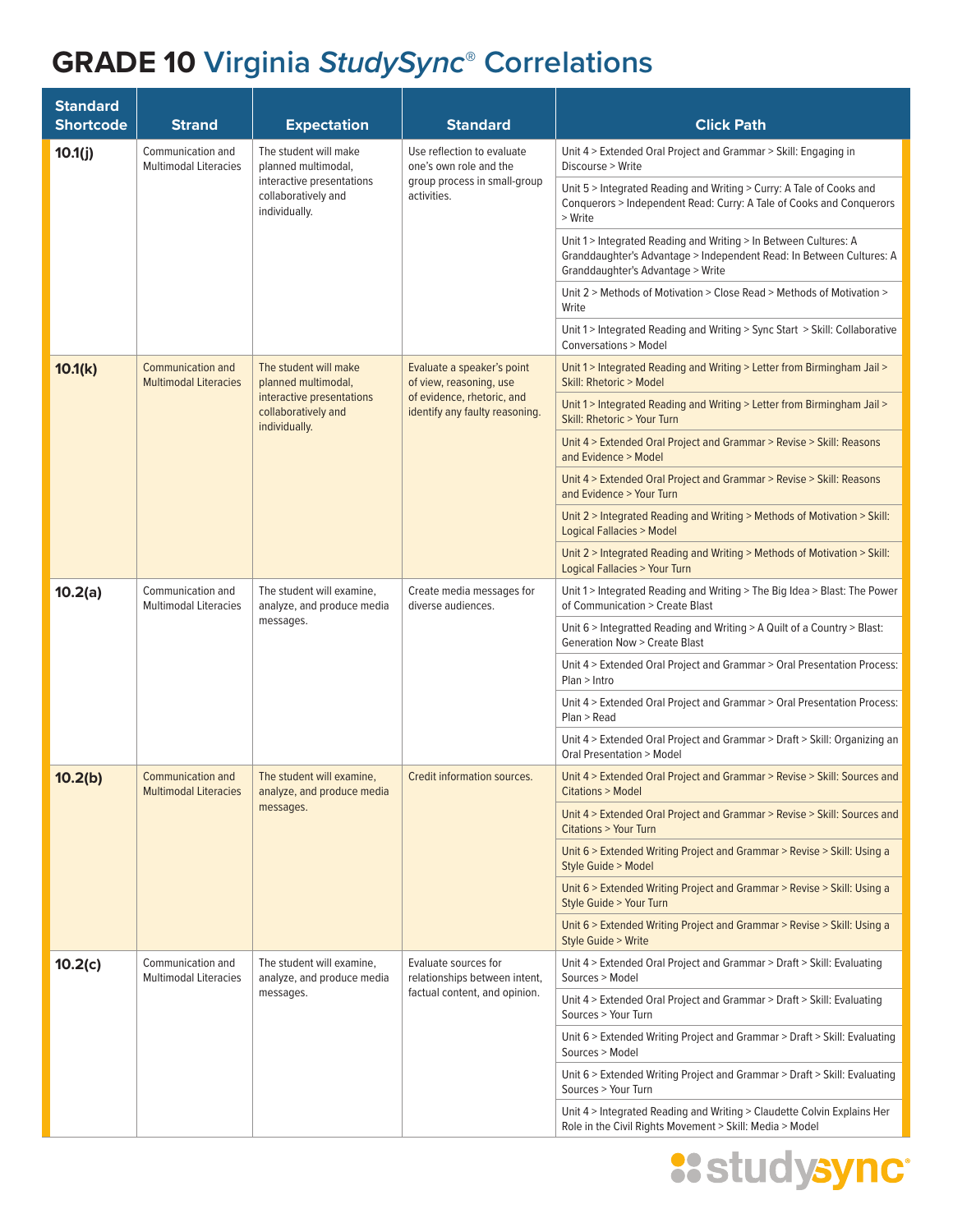| <b>Standard</b><br><b>Shortcode</b> | <b>Strand</b>                                            | <b>Expectation</b>                                                   | <b>Standard</b>                                                                                | <b>Click Path</b>                                                                                                                                                                                   |
|-------------------------------------|----------------------------------------------------------|----------------------------------------------------------------------|------------------------------------------------------------------------------------------------|-----------------------------------------------------------------------------------------------------------------------------------------------------------------------------------------------------|
| 10.2(d)                             | <b>Communication and</b><br><b>Multimodal Literacies</b> | The student will examine,<br>analyze, and produce media              | Analyze the impact of selected<br>media formats on meaning.                                    | Unit 3 > Integrated Reading and Writing > Seeing at the Speed of Sound ><br>Skill: Media > Model                                                                                                    |
|                                     |                                                          | messages.                                                            |                                                                                                | Unit 3 > Integrated Reading and Writing > Seeing at the Speed of Sound ><br>Skill: Media > Your Turn                                                                                                |
|                                     |                                                          |                                                                      |                                                                                                | Unit 3 > Integrated Reading and Writing > Seeing at the Speed of Sound ><br>Close Read: Seeing at the Speed of Sound > Read > Skills Focus                                                          |
|                                     |                                                          |                                                                      |                                                                                                | Unit 5 > Integrated Reading and Writing > The Best We Could Do > Skill:<br>Media > Model                                                                                                            |
|                                     |                                                          |                                                                      |                                                                                                | Unit 6 > Integrated Reading and Writing > The Best We Could Do > Close<br>Read: The Best We Could Do > Write                                                                                        |
|                                     |                                                          |                                                                      |                                                                                                | Unit 4 > Integrated Reading and Writing > Macbeth > Skill: Media > Model                                                                                                                            |
|                                     |                                                          |                                                                      |                                                                                                | Unit 4 > Integrated Reading and Writing > Macbeth > Skill: Media > Your<br>Turn                                                                                                                     |
|                                     |                                                          |                                                                      |                                                                                                | Unit 3 > Integrated Reading and Writing > Persepolis > Skill: Media ><br>Model                                                                                                                      |
|                                     |                                                          |                                                                      |                                                                                                | Unit 3 > Integrated Reading and Writing > Persepolis > Skill: Media > Your<br>Turn                                                                                                                  |
| 10.2(e)                             | Communication and<br><b>Multimodal Literacies</b>        | The student will examine,<br>analyze, and produce media              | Analyze the purpose of<br>information and persuasive                                           | Unit 1 > Integrated Reading and Writing > Letter from Birmingham Jail ><br>Skill: Rhetoric > Model                                                                                                  |
|                                     |                                                          | messages.                                                            | techniques used in diverse<br>media formats.                                                   | Unit 1 > Integrated Reading and Writing > Letter from Birmingham Jail ><br>Skill: Rhetoric > Your Turn                                                                                              |
|                                     |                                                          |                                                                      |                                                                                                | Unit 5 > Integrated Reading and Writing > The New Food Fights: The U.S.<br>Public Divides over Food Science > First Read: The New Food Fights: The<br>U.S. Public Divides over Food Science > Think |
|                                     |                                                          |                                                                      |                                                                                                | Unit 2 > Integrated Reading and Writing > Methods of Motivation > Skill:<br>Reasons and Evidence > Model                                                                                            |
| 10.2(f)                             | <b>Communication and</b><br><b>Multimodal Literacies</b> | The student will examine,<br>analyze, and produce media<br>messages. | Evaluate the motives (e.g.,<br>social, commercial, political)<br>behind media presentation(s). | Unit 1 > Integrated Reading and Writing > The Big Idea > Blast: The Power<br>of Communication > Background                                                                                          |
|                                     |                                                          |                                                                      |                                                                                                | Library > Blasts > Search: Don't Feed the Trolls > Don't Feed the Trolls ><br><b>Background</b>                                                                                                     |
|                                     |                                                          |                                                                      |                                                                                                | Library > Blasts > Search: That's News to Me > That's News to Me ><br><b>Background</b>                                                                                                             |
|                                     |                                                          |                                                                      |                                                                                                | Library > Blasts > Search: Shameless Plug > Background                                                                                                                                              |
| 10.2(g)                             | Communication and<br>Multimodal Literacies               | The student will examine,<br>analyze, and produce media              | Describe possible cause and<br>effect relationships between                                    | Library > Blasts > Search: Presidential Posts > Presidential Posts ><br>Background                                                                                                                  |
|                                     |                                                          | messages.                                                            | mass media coverage and<br>public opinion trends.                                              | Library > Blasts > Search: Power of the Press > Power of the Press ><br>Background                                                                                                                  |
| 10.2(h)                             | <b>Communication and</b><br><b>Multimodal Literacies</b> | The student will examine,<br>analyze, and produce media              | Monitor, analyze, and<br>use multiple streams of                                               | Unit 2 > Integrated Reading and Writing > Methods of Motivation > First<br>Read: Methods of Motivation > Think 3                                                                                    |
|                                     |                                                          | messages.                                                            | simultaneous information.                                                                      | Unit 2 > Integrated Reading and Writing > Methods of Motivation > Close<br>Read: Methods of Motivation > Read > Skills Focus                                                                        |
|                                     |                                                          |                                                                      |                                                                                                | Unit 2 > Integrated Reading and Writing > Methods of Motivation > Close<br>Read: Methods of Motivation > Write                                                                                      |
|                                     |                                                          |                                                                      |                                                                                                | Unit 3 > Integrated Reading and Writing > Seeing at the Speed of Sound ><br>Skill: Media > Model                                                                                                    |
|                                     |                                                          |                                                                      |                                                                                                | Unit 3 > Integrated Reading and Writing > Seeing at the Speed of Sound ><br>Skill: Media > Your Turn                                                                                                |
|                                     |                                                          |                                                                      |                                                                                                | Unit 3 > Integrated Reading and Writing > Seeing at the Speed of Sound ><br>Close Read: Seeing at the Speed of Sound > Read > Skills Focus                                                          |
|                                     |                                                          |                                                                      |                                                                                                | Unit 4 > Integrated Reading and Writing > Claudette Colvin Explains Her<br>Role in the Civil Rights Movement > Skill: Media > Model                                                                 |
|                                     |                                                          |                                                                      |                                                                                                | Unit 4 > Integrated Reading and Writing > Claudette Colvin Explains Her<br>Role in the Civil Rights Movement > Skill: Media > Your Turn                                                             |

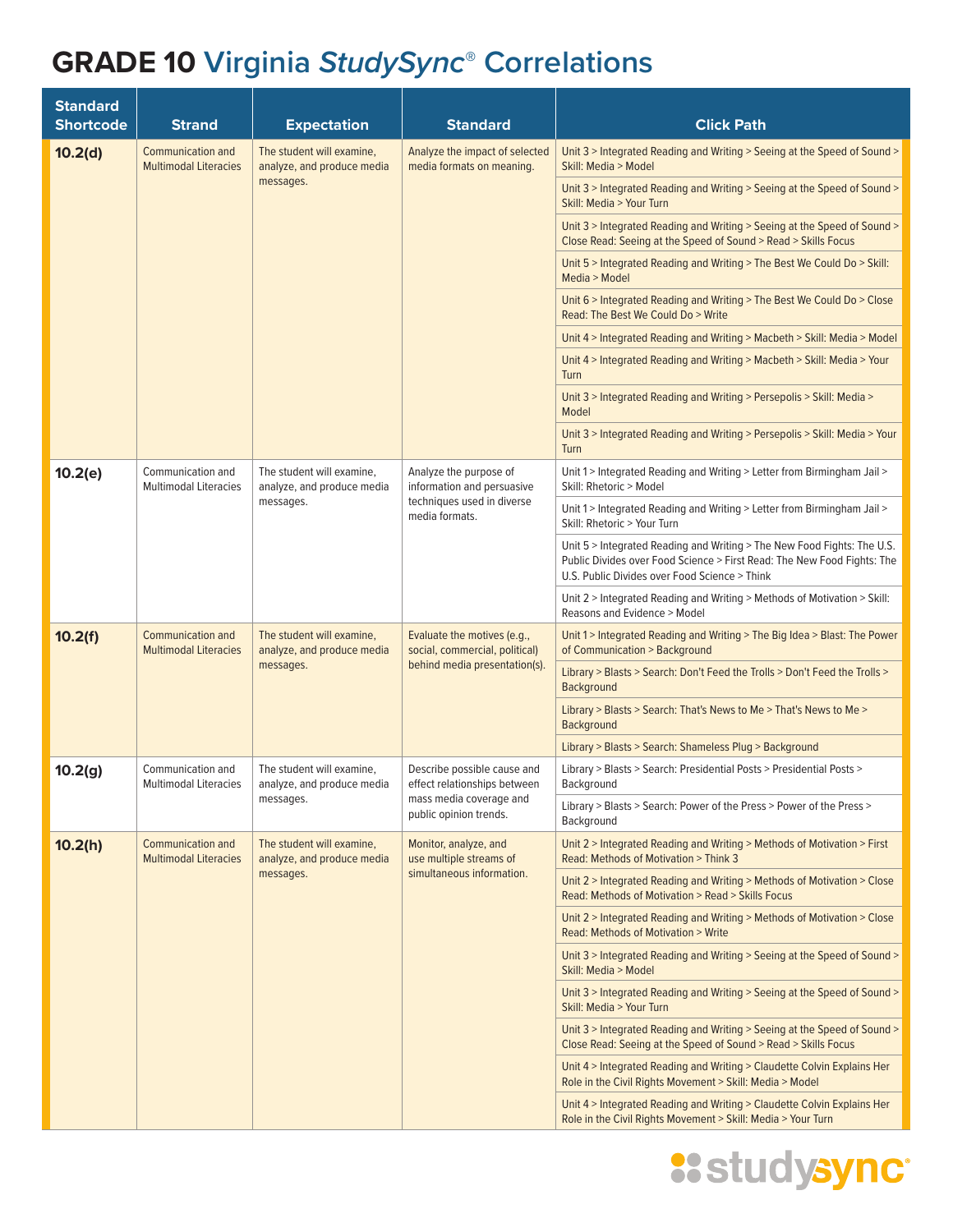| <b>Standard</b><br><b>Shortcode</b> | <b>Strand</b>                                            | <b>Expectation</b>                                                                                                                                         | <b>Standard</b>                                                                                          | <b>Click Path</b>                                                                                                                                          |
|-------------------------------------|----------------------------------------------------------|------------------------------------------------------------------------------------------------------------------------------------------------------------|----------------------------------------------------------------------------------------------------------|------------------------------------------------------------------------------------------------------------------------------------------------------------|
| 10.2(h)<br>continued                | <b>Communication and</b><br><b>Multimodal Literacies</b> | The student will examine,<br>analyze, and produce media                                                                                                    | Monitor, analyze, and<br>use multiple streams of                                                         | Unit 4 > Extended Oral Project and Grammar > Oral Presentation Process:<br>Plan > Intro                                                                    |
|                                     |                                                          | messages.                                                                                                                                                  | simultaneous information.                                                                                | Unit 4 > Extended Oral Project and Grammar > Oral Presentation Process:<br>Plan > Read                                                                     |
|                                     |                                                          |                                                                                                                                                            |                                                                                                          | Unit 4 > Extended Oral Project and Grammar > Oral Presentation Process:<br>Plan > Write                                                                    |
|                                     |                                                          |                                                                                                                                                            |                                                                                                          | Unit 4 > Extended Oral Project and Grammar > Draft > Skill: Organizing an<br><b>Oral Presentation &gt; Model</b>                                           |
|                                     |                                                          |                                                                                                                                                            |                                                                                                          | Unit 4 > Extended Oral Project and Grammar > Draft > Skill: Organizing an<br><b>Oral Presentation &gt; Your Turn</b>                                       |
| 10.2(i)                             | Communication and<br><b>Multimodal Literacies</b>        | The student will examine,<br>analyze, and produce media                                                                                                    | Demonstrate ethical use of<br>the Internet when evaluating                                               | Unit 1 > Integrated Reading and Writing > SyncStart: The Refusal > Blast:<br>Blast Away! > Background                                                      |
|                                     |                                                          | messages.                                                                                                                                                  | or producing creative<br>or informational media<br>messages.                                             | Unit 4 > Extended Oral Project and Grammar > Revise > Skill: Sources and<br>Citations > Model                                                              |
|                                     |                                                          |                                                                                                                                                            |                                                                                                          | Unit 4 > Extended Oral Project and Grammar > Revise > Skill: Sources and<br>Citations > Your Turn                                                          |
|                                     |                                                          |                                                                                                                                                            |                                                                                                          | Unit 6 > Extended Writing Project and Grammar > Revise > Skill: Sources<br>and Citations > Model                                                           |
|                                     |                                                          |                                                                                                                                                            |                                                                                                          | Unit 6 > Extended Writing Project and Grammar > Revise > Skill: Sources<br>and Citations > Your Turn                                                       |
|                                     |                                                          |                                                                                                                                                            |                                                                                                          | Unit 6 > Extended Writing Project and Grammar > Revise > Skill: Using a<br>Style Guide > Model                                                             |
| 10.3(a)                             | Reading                                                  | The student will apply<br>knowledge of word origins,<br>derivations, and figurative<br>language to extend<br>vocabulary development in<br>authentic texts. | Use structural analysis of<br>roots, affixes, synonyms, and<br>antonyms, to understand<br>complex words. | Unit 6 > Integrated Reading and Writing > A Quilt of a Country > Skill:<br><b>Word Patterns and Relationships &gt; Model</b>                               |
|                                     |                                                          |                                                                                                                                                            |                                                                                                          | Unit 4 > Integrated Reading and Writing > Funny in Farsi: A Memoir of<br>Growing Up Iranian in America > Skill: Word Patterns and Relationships<br>> Model |
|                                     |                                                          |                                                                                                                                                            |                                                                                                          | Unit 4 > Integrated Reading and Writing > Funny in Farsi: A Memoir of<br>Growing Up Iranian in America > Skill: Word Patterns and Relationships<br>> Model |
|                                     |                                                          |                                                                                                                                                            |                                                                                                          | Unit 6 > Integrated Reading and Writing > A Quilt of a Country > Skill:<br>Word Patterns and Relationships > Your Turn                                     |
|                                     |                                                          |                                                                                                                                                            |                                                                                                          | Unit 1 > Integrated Reading and Writing > Letter from Birmingham Jail ><br>First Read: Letter from Birmingham Jail > Think 4                               |
|                                     |                                                          |                                                                                                                                                            |                                                                                                          | Unit 1 > Integrated Reading and Writing > Speech to the Second Virginia<br>Convention > First Read: Speech to the Second Virginia Convention ><br>Think 4  |
|                                     |                                                          |                                                                                                                                                            |                                                                                                          | Unit 1 > Integrated Reading and Writing > The Big Idea > Skill: Academic<br><b>Vocabulary &gt; Your Turn 1</b>                                             |
|                                     |                                                          |                                                                                                                                                            |                                                                                                          | Unit 2 > Integrated Reading and Writing > Republic > Skill: Context Clues<br>> Model                                                                       |
|                                     |                                                          |                                                                                                                                                            |                                                                                                          | Unit 1 > Integrated Reading and Writing > SyncStart: The Refusal > First<br>Read: The Refusal > Comp > Question 10                                         |
|                                     |                                                          |                                                                                                                                                            |                                                                                                          | Unit 1 > Integrated Reading and Writing > She Unnames Them > First<br>Read: She Unnames Them > Comp > Question 10                                          |
| 10.3(b)                             | Reading                                                  | The student will apply<br>knowledge of word origins,                                                                                                       | Use context, structure, and<br>connotations to determine                                                 | Unit 1 > Integrated Reading and Writing > SyncStart: The Refusal > Skill:<br><b>Context Clues &gt; Model</b>                                               |
|                                     |                                                          | derivations, and figurative<br>language to extend<br>vocabulary development in                                                                             | meanings of words and<br>phrases                                                                         | Unit 1 > Integrated Reading and Writing > SyncStart: The Refusal > Skill:<br>Context Clues > Your Turn                                                     |
|                                     |                                                          | authentic texts.                                                                                                                                           |                                                                                                          | Unit 3 > Integrated Reading and Writing > Love is Not All > Skill:<br>Connotation and Denotation > Model                                                   |
|                                     |                                                          |                                                                                                                                                            |                                                                                                          | Unit 3 > Integrated Reading and Writing > Love is Not All > Close Read:<br>Love is Not All > Read > Skills Focus                                           |

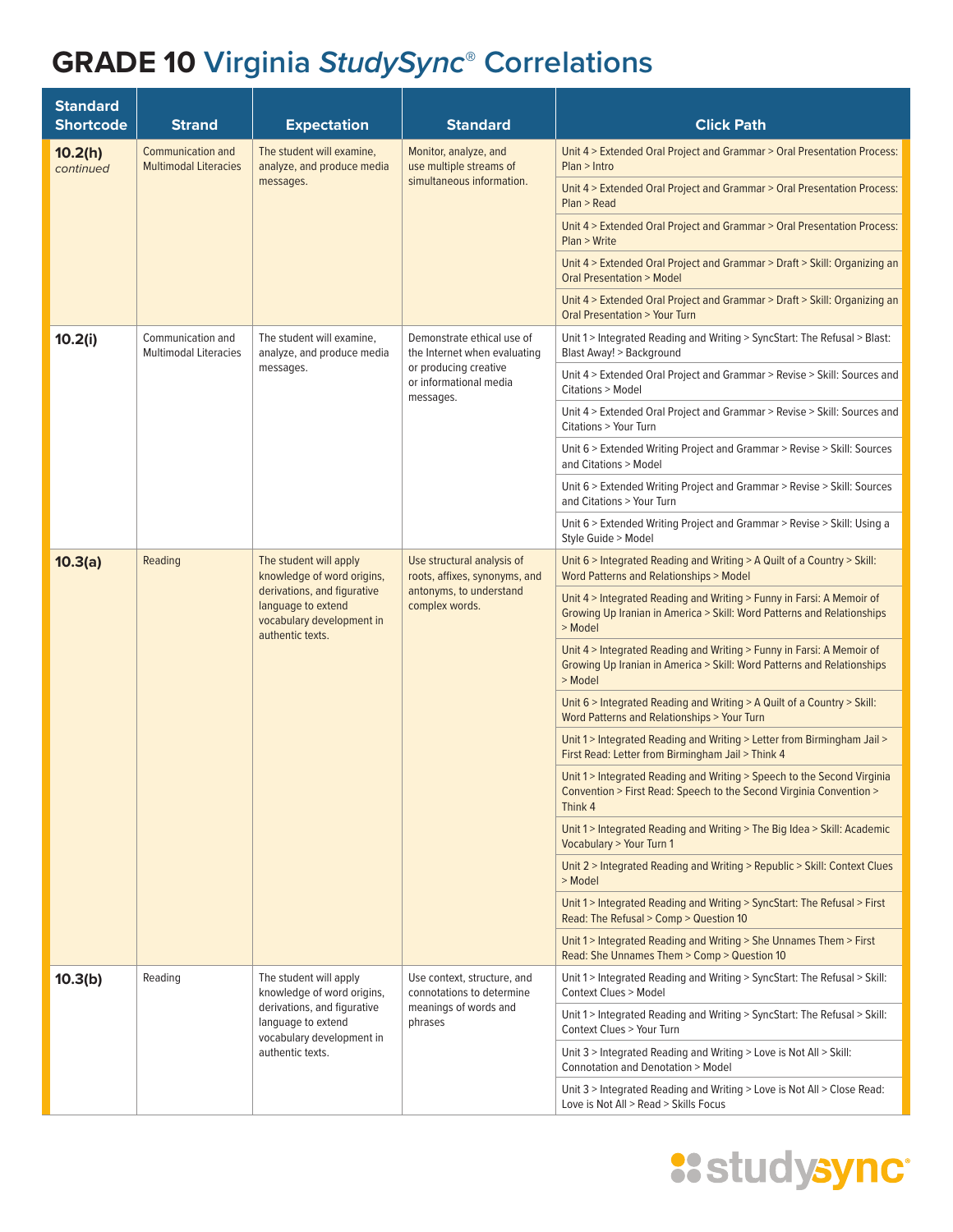| <b>Standard</b><br><b>Shortcode</b> | <b>Strand</b> | <b>Expectation</b>                                                                                                                                         | <b>Standard</b>                                                                                | <b>Click Path</b>                                                                                                                                         |
|-------------------------------------|---------------|------------------------------------------------------------------------------------------------------------------------------------------------------------|------------------------------------------------------------------------------------------------|-----------------------------------------------------------------------------------------------------------------------------------------------------------|
| 10.3(b)<br>continued                | Reading       | The student will apply<br>knowledge of word origins,                                                                                                       | Use context, structure, and<br>connotations to determine                                       | Unit 2 > Integrated Reading and Writing > Republic > Skill: Context Clues<br>> Model                                                                      |
|                                     |               | derivations, and figurative<br>language to extend<br>vocabulary development in                                                                             | meanings of words and<br>phrases                                                               | Unit 2 > Integrated Reading and Writing > Republic > Skill: Context Clues<br>> Your Turn                                                                  |
|                                     |               | authentic texts.                                                                                                                                           |                                                                                                | Unit 4 > Integrated Reading and Writing > Funny in Farsi > Skill: Word<br>Patterns and Relationships > Model                                              |
|                                     |               |                                                                                                                                                            |                                                                                                | Unit 4 > Integrated Reading and Writing > Funny in Farsi > Skill: Word<br>Patterns and Relationships > Model                                              |
| 10.3(c)                             | Reading       | The student will apply<br>knowledge of word origins,                                                                                                       | Discriminate between<br>connotative and denotative                                             | Unit 3 > Integrated Reading and Writing > Love is Not All > Skill:<br>Connotation and Denotation > Model                                                  |
|                                     |               | derivations, and figurative<br>language to extend<br>vocabulary development in<br>authentic texts.                                                         | meanings and interpret the<br>connotation.                                                     | Unit 4 > Integrated Reading and Writing > Funny in Farsi: A Memoir of<br>Growing Up Iranian in America > Skill: Connotation and Denotation ><br>Model     |
|                                     |               |                                                                                                                                                            |                                                                                                | Unit 4 > Integrated Reading and Writing > Funny in Farsi: A Memoir of<br>Growing Up Iranian in America > Skill: Connotation and Denotation > Your<br>Turn |
|                                     |               |                                                                                                                                                            |                                                                                                | Unit 5 > Integrated Reading and Writing > Parsley > Skill: Connotation and<br><b>Denotation &gt; Model</b>                                                |
|                                     |               |                                                                                                                                                            |                                                                                                | Unit 5 > Integrated Reading and Writing > Parsley > Skill: Connotation and<br>Denotation > Your Turn                                                      |
| 10.3(d)                             | Reading       | The student will apply<br>knowledge of word origins,<br>derivations, and figurative<br>language to extend<br>vocabulary development in<br>authentic texts. | Explain the meaning of<br>common idioms                                                        | Unit 6 > Integrated Reading and Writing > A Quilt of a Country > Skill:<br>Figurative Language > Model                                                    |
| 10.3(e)                             | Reading       | The student will apply<br>knowledge of word origins,<br>derivations, and figurative<br>language to extend<br>vocabulary development in<br>authentic texts. | Explain the meaning of literary<br>and classical allusions and<br>figurative language in text. | Unit 1 > Integrated Reading and Writing > She Unnames Them > Skill:<br>Allusion > Model                                                                   |
|                                     |               |                                                                                                                                                            |                                                                                                | Unit 1 > Integrated Reading and Writing > She Unnames Them > Skill:<br><b>Allusion &gt; Your Turn</b>                                                     |
|                                     |               |                                                                                                                                                            |                                                                                                | Unit 5 > Integrated Reading and Writing > The Latin Deli: An Ars Poetica ><br>Skill: Figurative Language > Model                                          |
|                                     |               |                                                                                                                                                            |                                                                                                | Unit 5 > Integrated Reading and Writing > The Latin Deli: An Ars Poetica ><br>Close Read: The Latin Deli: An Ars Poetica > Read > Skills Focus            |
|                                     |               |                                                                                                                                                            |                                                                                                | Unit 4 > Integrated Reading and Writing > Antigone > Skill: Figurative<br>Language > Model                                                                |
|                                     |               |                                                                                                                                                            |                                                                                                | Unit 4 > Integrated Reading and Writing > Antigone > Skill: Figurative<br>Language > Your Turn                                                            |
|                                     |               |                                                                                                                                                            |                                                                                                | Unit 3 > Integrated Reading and Writing > Rituals of Memory > Skill:<br>Figurative Language > Model                                                       |
|                                     |               |                                                                                                                                                            |                                                                                                | Unit 3 > Integrated Reading and Writing > Rituals of Memory > Close<br>Read: Rituals of Memory > Read > Skills Focus 3                                    |
|                                     |               |                                                                                                                                                            |                                                                                                | Unit 3 > Integrated Reading and Writing > Rituals of Memory > Close<br>Read: Rituals of Memory > Write                                                    |
|                                     |               |                                                                                                                                                            |                                                                                                | Unit 6 > Integrated Reading and Writing > A Quilt of a Country > Skill:<br>Figurative Language > Model                                                    |
|                                     |               |                                                                                                                                                            |                                                                                                | Unit 6 > Integrated Reading and Writing > A Quilt of a Country > Close<br>Read: A Quilt of a Country > Read > Skills Focus 1                              |
| 10.3(f)                             | Reading       | The student will apply<br>knowledge of word origins,                                                                                                       | Extend general and cross-<br>curricular vocabulary through                                     | Unit 1 > Integrated Reading and Writing > The Big Idea > Skill: Academic<br>Vocabulary > Vocabulary                                                       |
|                                     |               | derivations, and figurative<br>language to extend<br>vocabulary development in                                                                             | speaking, listening, reading,<br>and writing.                                                  | Unit 1 > Integrated Reading and Writing > The Big Idea > Skill: Academic<br>Vocabulary > Model                                                            |
|                                     |               | authentic texts.                                                                                                                                           |                                                                                                | Unit 1 > Integrated Reading and Writing > The Big Idea > Skill: Academic<br>Vocabulary > Your Turn                                                        |

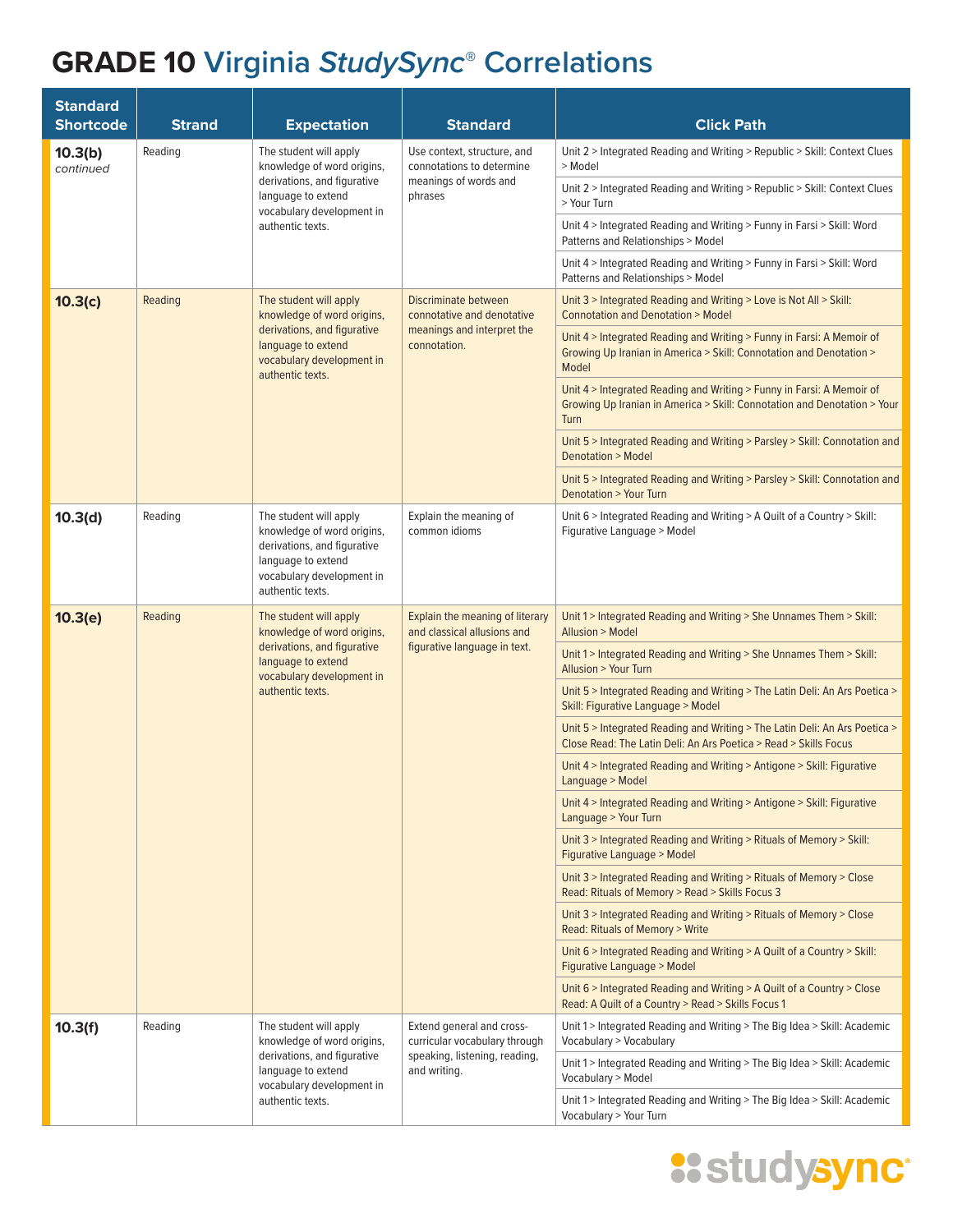| <b>Standard</b><br><b>Shortcode</b> | <b>Strand</b> | <b>Expectation</b>                                                                                     | <b>Standard</b>                                                                                                                                     | <b>Click Path</b>                                                                                                                                                                                           |
|-------------------------------------|---------------|--------------------------------------------------------------------------------------------------------|-----------------------------------------------------------------------------------------------------------------------------------------------------|-------------------------------------------------------------------------------------------------------------------------------------------------------------------------------------------------------------|
| 10.3(f)<br>continued                | Reading       | The student will apply<br>knowledge of word origins,                                                   | Extend general and cross-<br>curricular vocabulary through                                                                                          | Unit 5 > Integrated Reading and Writing > The Big Idea > Skill: Academic<br>Vocabulary > Vocabulary                                                                                                         |
|                                     |               | derivations, and figurative<br>language to extend<br>vocabulary development in<br>authentic texts.     | speaking, listening, reading,<br>and writing.                                                                                                       | Unit 5 > Integrated Reading and Writing > The Big Idea > Skill: Academic<br>Vocabulary > Model                                                                                                              |
|                                     |               |                                                                                                        |                                                                                                                                                     | Unit 5 > Integrated Reading and Writing > The Big Idea > Skill: Academic<br>Vocabulary > Your Turn                                                                                                          |
|                                     |               |                                                                                                        |                                                                                                                                                     | Unit 5 > Integrated Reading and Writing > Florida's Edible Wild Plants: A<br>Guide to Collecting and Cooking > Independent Read: Florida's Edible<br>Wild Plants: A Guide to Collecting and Cooking > Write |
|                                     |               |                                                                                                        |                                                                                                                                                     | Unit 3 > Integrated Reading and Writing > Seeing at the Speed of Sound ><br>Close Read: Seeing at the Speed of Sound > Vocabulary                                                                           |
|                                     |               |                                                                                                        |                                                                                                                                                     | Unit 1 > Integrated Reading and Writing > Things Fall Apart > Close Read:<br>Things Fall Apart > Vocabulary                                                                                                 |
|                                     |               |                                                                                                        |                                                                                                                                                     | Unit 4 > Extended Oral Project and Grammar > Skill: Engaging in<br>Discourse > Model                                                                                                                        |
|                                     |               |                                                                                                        |                                                                                                                                                     | Unit 4 > Extended Oral Project and Grammar > Skill: Engaging in<br>Discourse > Write                                                                                                                        |
| 10.4(a)                             | Reading       | The student will read,<br>comprehend, and analyze                                                      | Make inferences and draw<br>conclusions using references                                                                                            | Unit 1 > Integrated Reading and Writing > SyncStart: The Refusal > Skill:<br><b>Textual Evidence &gt; Model</b>                                                                                             |
|                                     |               | literary texts of different<br>cultures and eras.                                                      | from the text(s) for support.                                                                                                                       | Unit 1 > Integrated Reading and Writing > SyncStart: The Refusal > Skill:<br><b>Textual Evidence &gt; Your Turn</b>                                                                                         |
|                                     |               |                                                                                                        |                                                                                                                                                     | Unit 1 > Integrated Reading and Writing > SyncStart: The Refusal > First<br>Read: The Refusal > Think                                                                                                       |
|                                     |               |                                                                                                        |                                                                                                                                                     | Unit 6 > Integrated Reading and Writing > The Joy Luck Club > Skill:<br><b>Textual Evidence &gt; Model</b>                                                                                                  |
| 10.4(b)                             | Reading       | The student will read,<br>comprehend, and analyze<br>literary texts of different<br>cultures and eras. | Analyze the similarities and<br>differences of techniques and<br>literary forms represented<br>in the literature of different<br>cultures and eras. | Unit 2 > Integrated Reading and Writing > Rámáyana > Close Read:<br>Rámáyana > Write                                                                                                                        |
|                                     |               |                                                                                                        |                                                                                                                                                     | Unit 3 > Integrated Reading and Writing > Love Is Not All > Close Read:<br>Love Is Not All > Read > Skills Focus 3                                                                                          |
|                                     |               |                                                                                                        |                                                                                                                                                     | Unit 3 > Integrated Reading and Writing > Love Is Not All > Close Read:<br>Love Is Not All > Write                                                                                                          |
| 10.4(c)                             | Reading       | The student will read,<br>comprehend, and analyze<br>literary texts of different<br>cultures and eras. | Interpret the cultural or social<br>function of world and ethnic<br>literature.                                                                     | Unit 4 > Integrated Reading and Writing > Antigone > Skill: Point of View<br>> Model                                                                                                                        |
|                                     |               |                                                                                                        |                                                                                                                                                     | Unit 3 > Integrated Reading and Writing > The God of Small Things ><br>Independent Read: The God of Small Things > Write                                                                                    |
|                                     |               |                                                                                                        |                                                                                                                                                     | Unit 6 > Integrated Reading and Writing > Creation Stories from Around<br>the World > Independent Read: Creation Stories from Around the World<br>> Write                                                   |
| 10.4(d)                             | Reading       | The student will apply                                                                                 | Analyze universal themes                                                                                                                            | Grade 10 ELA Overview > Text Complexity > Page 47                                                                                                                                                           |
|                                     |               | knowledge of word origins,<br>derivations, and figurative<br>language to extend                        | prevalent in the literature of<br>different cultures.                                                                                               | Unit 5 > Integrated Reading and Writing > Big Idea > Literary Focus:<br>Cross-Cultural Texts > Read                                                                                                         |
|                                     |               | vocabulary development in<br>authentic texts.                                                          |                                                                                                                                                     | Unit 5 > Integrated Reading and Writing > Big Idea > Literary Focus:<br>Cross-Cultural Texts > Think 2                                                                                                      |
|                                     |               |                                                                                                        |                                                                                                                                                     | Unit 4 > Integrated Reading and Writing > People Should Not Die in June<br>in South Texas > Independent Read: People Should Not Die in June in<br>South Texas > Write                                       |
| 10.4(e)                             | Reading       | The student will read,<br>comprehend, and analyze                                                      | Examine a literary selection<br>from several critical                                                                                               | Unit 4 > Integrated Reading and Writing > Antigone > Skill: Point of View<br>> Model                                                                                                                        |
|                                     |               | literary texts of different<br>cultures and eras.                                                      | perspectives.                                                                                                                                       | Unit 4 > Integrated Reading and Writing > Antigone > Skill: Point of View<br>> Your Turn                                                                                                                    |
|                                     |               |                                                                                                        |                                                                                                                                                     | Unit 4 > Integrated Reading and Writing > Antigone > Close Read:<br>Antigone > Read > Skills Focus                                                                                                          |
|                                     |               |                                                                                                        |                                                                                                                                                     | Unit 6 > Integrated Reading and Writing > A Very Old Man with Enormous<br>Wings > Close Read: A Very Old Man with Enormous Wings > Write                                                                    |

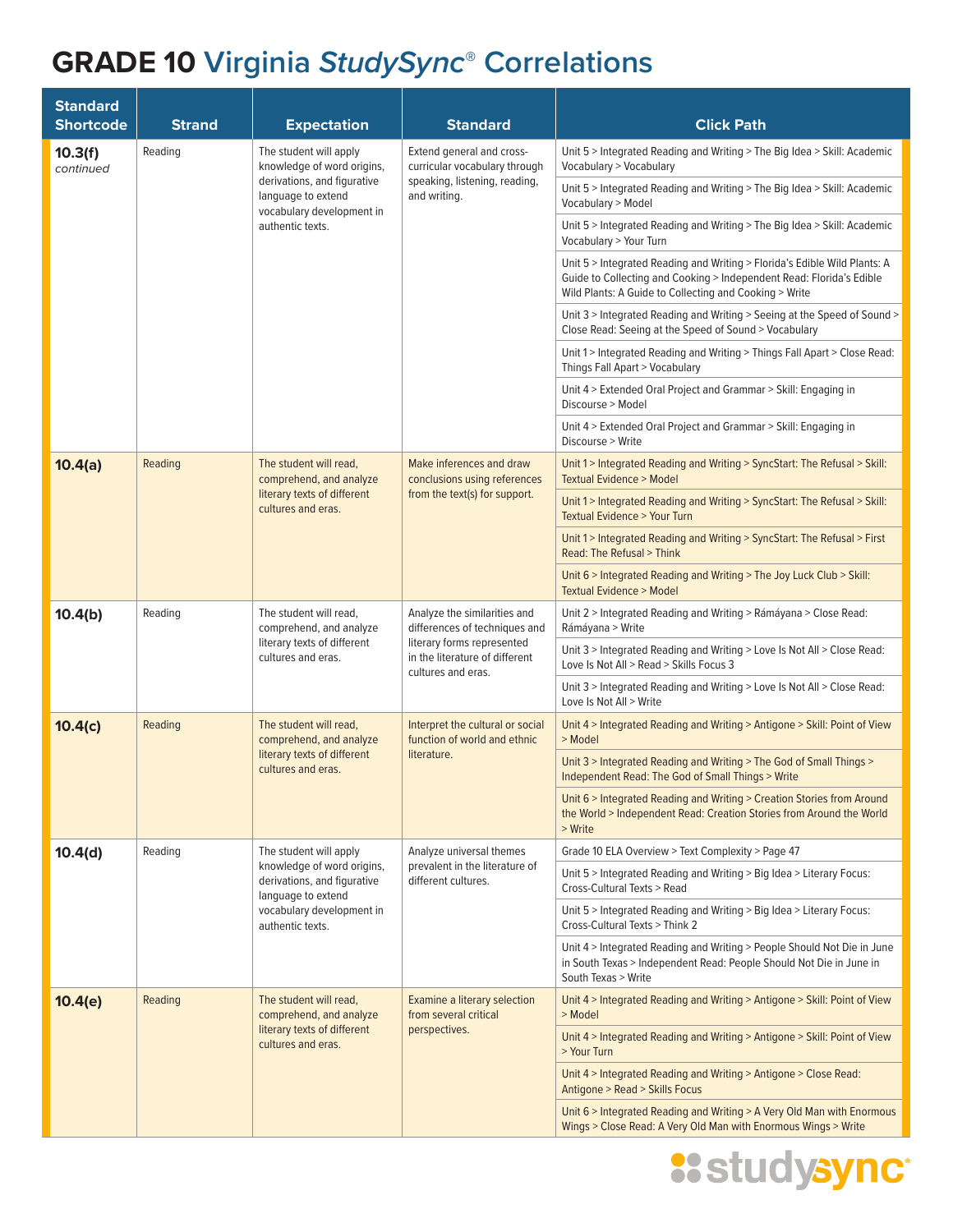| <b>Standard</b><br><b>Shortcode</b> | <b>Strand</b> | <b>Expectation</b>                                                                                     | <b>Standard</b>                                                                                                   | <b>Click Path</b>                                                                                                                        |
|-------------------------------------|---------------|--------------------------------------------------------------------------------------------------------|-------------------------------------------------------------------------------------------------------------------|------------------------------------------------------------------------------------------------------------------------------------------|
| 10.4(f)                             | Reading       | The student will read,<br>comprehend, and analyze                                                      | Critique how authors use key<br>literary elements to contribute                                                   | Unit 1 > Integrated Reading and Writing > SyncStart: The Refusal > Skill:<br>Character > Model                                           |
|                                     |               | literary texts of different<br>cultures and eras.                                                      | to meaning including,<br>character development,<br>theme, conflict, and                                           | Unit 3 > Integrated Reading and Writing > Persepolis > Skill: Character ><br>Model                                                       |
|                                     |               |                                                                                                        | archetypes.                                                                                                       | Unit 3 > Integrated Reading and Writing > Persepolis > Skill: Character ><br>Your Turn                                                   |
|                                     |               |                                                                                                        |                                                                                                                   | Unit 1 > Integrated Reading and Writing > She Unnames Them > Skill:<br>Theme > Model                                                     |
|                                     |               |                                                                                                        |                                                                                                                   | Unit 1 > Integrated Reading and Writing > Things Fall Apart > Close Read:<br>Things Fall Apart > Write                                   |
|                                     |               |                                                                                                        |                                                                                                                   | Unit 1 > Integrated Reading and Writing > Things Fall Apart > Close Read:<br>Things Fall Apart > Read > Skills Focus 2                   |
|                                     |               |                                                                                                        |                                                                                                                   | Unit 1 > Integrated Reading and Writing > Things Fall Apart > Close Read:<br>Things Fall Apart > Write                                   |
|                                     |               |                                                                                                        |                                                                                                                   | Unit 4 > Integrated Reading and Writing > Antigone > Skill: Dramatic<br>Elements and Structure > Model                                   |
|                                     |               |                                                                                                        |                                                                                                                   | Unit 6 > Integrated Reading and Writing > A Very Old Man with Enormous<br>Wings > Skill: Summarizing > Model                             |
|                                     |               |                                                                                                        | Unit 2 > Integrated Reading and Writing > The Power of the Hero's<br>Journey > Skill: Summarizing > Model         |                                                                                                                                          |
| 10.4(g)                             | Reading       | The student will read,<br>comprehend, and analyze<br>literary texts of different<br>cultures and eras. | Interpret how themes are<br>connected within and across<br>texts.                                                 | Unit 1 > Integrated Reading and Writing > She Unnames Them > Skill:<br>Theme > Model                                                     |
|                                     |               |                                                                                                        |                                                                                                                   | Unit 1 > Integrated Reading and Writing > She Unnames Them > Close<br><b>Read: She Unnames Them &gt; Write</b>                           |
|                                     |               |                                                                                                        |                                                                                                                   | Unit 1 > Integrated Reading and Writing > Things Fall Apart > Close Read:<br>Things Fall Apart > Write                                   |
|                                     |               |                                                                                                        | Unit 4 > Integrated Reading and Writing > La Juanita > Close Read: La<br>Juanita > Write                          |                                                                                                                                          |
| 10.4(h)                             | Reading       | The student will read,<br>comprehend, and analyze<br>literary texts of different<br>cultures and eras. | Explain the influence of<br>historical context on the form,<br>style, and point of view of a<br>literary text(s). | Unit 4 > Integrated Reading and Writing > Antigone > Skill: Point of View<br>> Model                                                     |
|                                     |               |                                                                                                        |                                                                                                                   | Unit 2 > Integrated Reading and Writing > The Big Idea > Literary Focus:<br>The Classics > Read                                          |
|                                     |               |                                                                                                        |                                                                                                                   | Unit 2 > Integrated Reading and Writing > Republic > Skill: Analyzing<br>Ancient and Classical Literature > Model                        |
|                                     |               |                                                                                                        |                                                                                                                   | Unit 2 > Integrated Reading and Writing > Republic > Skill: Analyzing<br>Ancient and Classical Literature > Your Turn                    |
|                                     |               |                                                                                                        |                                                                                                                   | Unit 4 > Integrated Reading and Writing > The Big Idea > Literary Focus:<br>The Renaissance > Read                                       |
|                                     |               |                                                                                                        |                                                                                                                   | Unit 4 > Integrated Reading and Writing > The Big Idea > Literary Focus:<br>The Renaissance > Think 2                                    |
|                                     |               |                                                                                                        |                                                                                                                   | Unit 4 > Integrated Reading and Writing > On the Painting of the Sistine<br>Chapel > Skill: Analyzing Renaissance Literature > Model     |
|                                     |               |                                                                                                        |                                                                                                                   | Unit 4 > Integrated Reading and Writing > On the Painting of the Sistine<br>Chapel > Skill: Analyzing Renaissance Literature > Your Turn |
|                                     |               |                                                                                                        |                                                                                                                   | Unit 1>Integrated Reading and Writing > The Big Idea > Literary Focus:<br>Modernism and Postmodernism > Read                             |
|                                     |               |                                                                                                        |                                                                                                                   | Unit 1 > Integrated Reading and Writing > The Big Idea > Literary Focus:<br>Modernism and Postmodernism > Think 2                        |
|                                     |               |                                                                                                        |                                                                                                                   | Unit 1 > Integrated Reading and Writing > A Voice > Skill: Analyzing<br>Moderist and Post-Modernist Literature > Model                   |
|                                     |               |                                                                                                        |                                                                                                                   | Unit 1 > Integrated Reading and Writing > A Voice > Skill: Analyzing<br>Moderist and Post-Modernist Literature > Your Turn               |

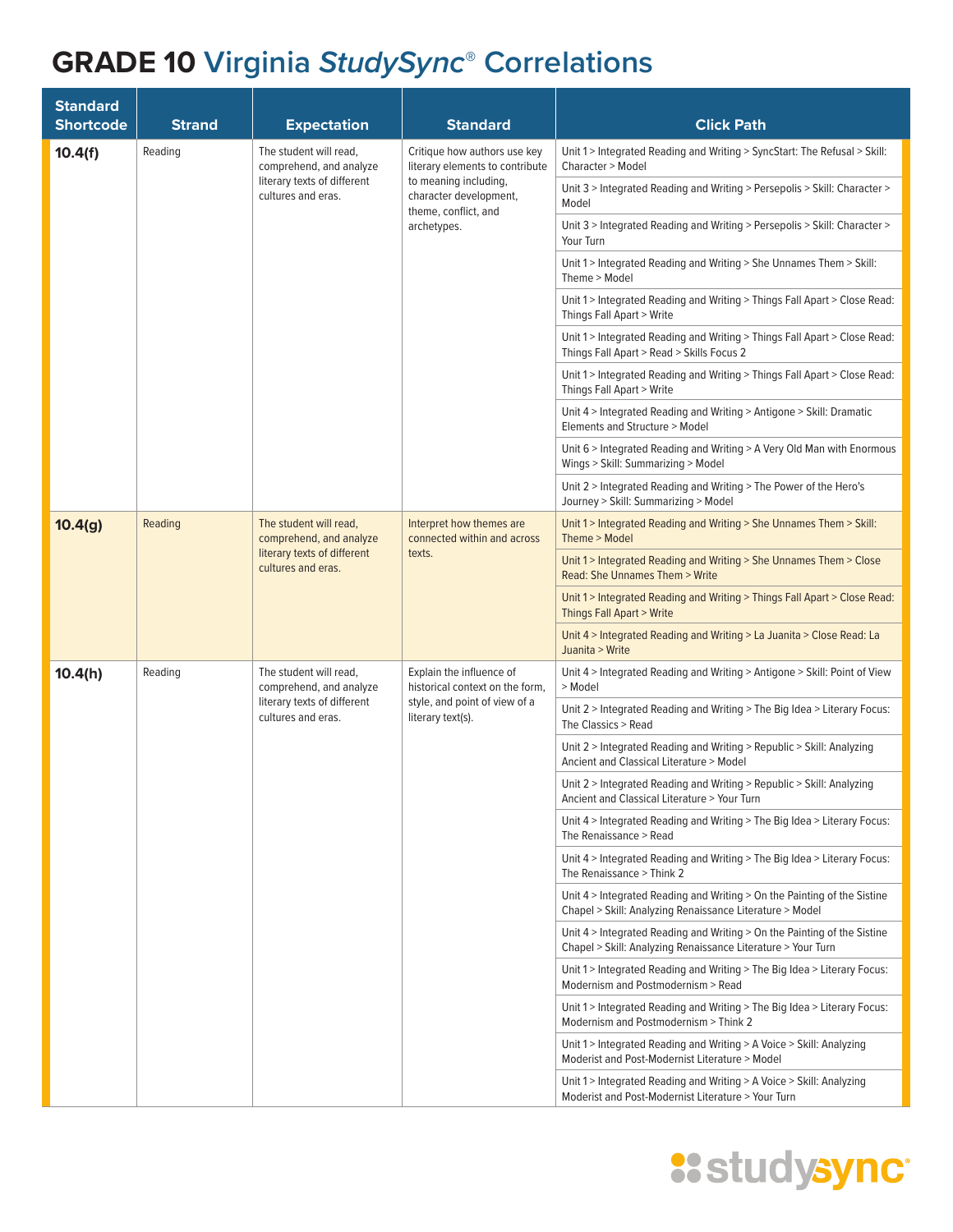| <b>Standard</b><br><b>Shortcode</b> | <b>Strand</b> | <b>Expectation</b>                                                                                     | <b>Standard</b>                                                                                     | <b>Click Path</b>                                                                                                                                                                                                       |
|-------------------------------------|---------------|--------------------------------------------------------------------------------------------------------|-----------------------------------------------------------------------------------------------------|-------------------------------------------------------------------------------------------------------------------------------------------------------------------------------------------------------------------------|
| 10.4(i)                             | Reading       | The student will read,<br>comprehend, and analyze                                                      | Evaluate how an author's<br>specific word choices, syntax,                                          | Unit 5 > Integrated Reading and Writing > Maple Sugaring > Skill:<br>Language, Style, and Audience > Model                                                                                                              |
|                                     |               | literary texts of different<br>cultures and eras.                                                      | tone, and voice shape the<br>intended meaning of the text.                                          | Unit 5 > Integrated Reading and Writing > Maple Sugaring > Skill:<br>Language, Style, and Audience > Your Turn                                                                                                          |
|                                     |               |                                                                                                        |                                                                                                     | Unit 5 > Integrated Reading and Writing > Maple Sugaring > Close Read:<br>Maple Sugaring > Read > Skills Focus                                                                                                          |
|                                     |               |                                                                                                        |                                                                                                     | Unit 3 > Integrated Reading and Writing > Love is Not All > Close Read:<br>Love is Not All > Read > Skills Focus                                                                                                        |
|                                     |               |                                                                                                        |                                                                                                     | Unit 4 > Integrated Reading and Writing > Antigone > Skill: Figurative<br>Language > Model                                                                                                                              |
|                                     |               |                                                                                                        |                                                                                                     | Unit 3 > Integrated Reading and Writing > Love is Not All > Skill:<br><b>Connotation and Denotation &gt; Model</b>                                                                                                      |
|                                     |               |                                                                                                        |                                                                                                     | Unit 1 > Integrated Reading and Writing > SyncStart: The Refusal > Skill:<br><b>Context Clues &gt; Model</b>                                                                                                            |
| 10.4(j)                             | Reading       | The student will read,<br>comprehend, and analyze                                                      | Compare/contrast details<br>in literary and informational                                           | Unit 3 > Integrated Reading and Writing > Persepolis > Close Read:<br>Persepolis > Write                                                                                                                                |
|                                     |               | literary texts of different<br>cultures and eras.                                                      | nonfiction texts.                                                                                   | Unit 4 > Integrated Reading and Writing > Funny in Farsi: A Memoir of<br>Growing Up Iranian in America > Close Read: Funny in Farsi: A Memoir of<br>Growing Up Iranian in America > Write                               |
|                                     |               |                                                                                                        |                                                                                                     | Unit 4 > Integrated Reading and Writing > On the Painting of the Sistine<br>Chapel > Independent Read: On the Painting of the Sistine Chapel > Write                                                                    |
|                                     |               |                                                                                                        |                                                                                                     | Unit 2 > Integrated Reading and Writing > A Civil Peace > Independent<br>Read > A Civil Peace > Write                                                                                                                   |
|                                     |               |                                                                                                        |                                                                                                     | Unit 1 > Integrated Reading and Writing > Speech to the Second Virginia<br>Convention > Close Read: Speech to the Second Virginia Convention ><br>Write                                                                 |
| 10.4(k)                             | Reading       | The student will read,<br>comprehend, and analyze<br>literary texts of different<br>cultures and eras. | Compare and contrast how<br>literary devices convey a<br>message and elicit a reader's<br>emotions. | Unit 5 > Integrated Reading and Writing > The Latin Deli: An Ars Poetica ><br>Close Read: The Latin Deli: An Ars Poetica > Read > Skills Focus 2 & 3                                                                    |
|                                     |               |                                                                                                        |                                                                                                     | Unit 5 > Integrated Reading and Writing > Maple Sugaring > Skill:<br>Language, Style, and Audience > Model                                                                                                              |
|                                     |               |                                                                                                        |                                                                                                     | LIbrar > Blasts > Search: Laugh, Then Think > Laugh, Then Think ><br>Background                                                                                                                                         |
| 10.4(l)                             | Reading       | The student will read,<br>comprehend, and analyze                                                      | Compare and contrast<br>character development in a                                                  | Unit 4 > Integrated Reading and Writing > Macbeth (Act I, Scene iii) > Skill:<br>Media > Model                                                                                                                          |
|                                     |               | literary texts of different<br>cultures and eras.                                                      | play to characterization in<br>other literary forms.                                                | Unit 4 > Integrated Reading and Writing > Macbeth (Act I, Scene iii) > Skill:<br>Media > Your Turn                                                                                                                      |
| 10.4(m)                             | Reading       | The student will read,<br>comprehend, and analyze                                                      | Use reading strategies to<br>monitor comprehension                                                  | Unit 1 > Integrated Reading and Writing > Heart of Darkness ><br><b>Independent Read: Heart of Darkness &gt; Read</b>                                                                                                   |
|                                     |               | literary texts of different<br>cultures and eras.                                                      | throughout the reading<br>process.                                                                  | Unit 3 > Integrated Reading and Writing > Facial expressions-including<br>fear-may not be as universal as we thought > First Read: Facial<br>expressions-including fear-may not be as universal as we thought ><br>Read |
|                                     |               |                                                                                                        |                                                                                                     | Unit 5 > Integrated Reading and Writing > Curry: A Tale of Cooks and<br>Conquerors > Independent Read: Curry: A Tale of Cooks and Conquerors<br>> Read                                                                  |
|                                     |               |                                                                                                        |                                                                                                     | Unit 1 > Integrated Reading and Writing > The Refusal > Skill: Monitoring<br><b>Comprehension &gt; Model</b>                                                                                                            |
|                                     |               |                                                                                                        |                                                                                                     | Unit 1 > Integrated Reading and Writing > The Refusal > Skill: Monitoring<br>Comprehension > Your Turn                                                                                                                  |

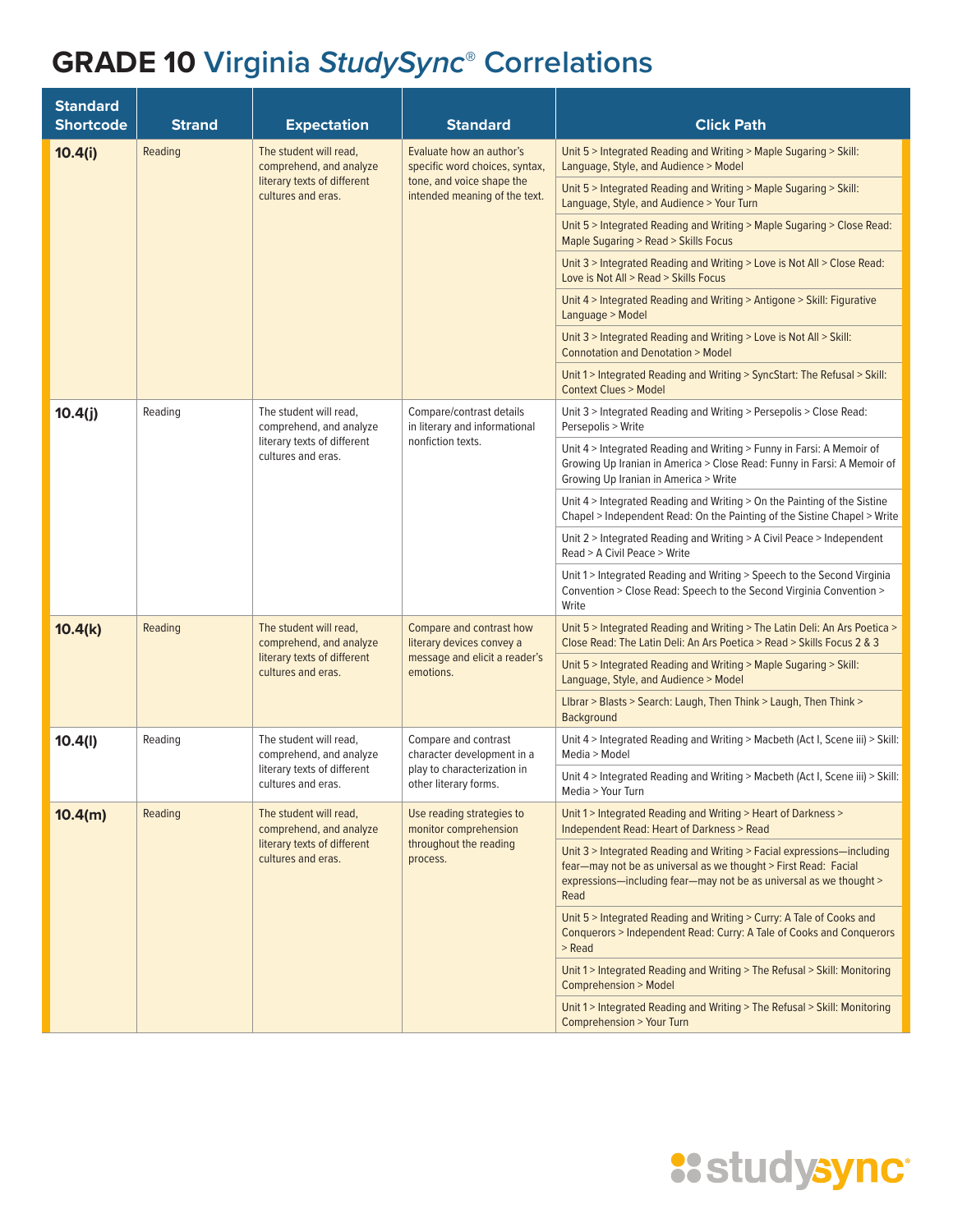| <b>Standard</b><br><b>Shortcode</b> | <b>Strand</b>                                                                                                                                                                           | <b>Expectation</b>                                                                                                                                      | <b>Standard</b>                                                                              | <b>Click Path</b>                                                                                                                                                                                                   |
|-------------------------------------|-----------------------------------------------------------------------------------------------------------------------------------------------------------------------------------------|---------------------------------------------------------------------------------------------------------------------------------------------------------|----------------------------------------------------------------------------------------------|---------------------------------------------------------------------------------------------------------------------------------------------------------------------------------------------------------------------|
| 10.5(a)                             | Reading<br>The student will read,<br>Analyze text features and<br>interpret, analyze, and<br>organizational patterns to<br>evaluate nonfiction texts.<br>evaluate the meaning of texts. | Unit 5 > Integrated Reading and Writing > The New Food Fights: U.S.<br>Public Divides Over Food Science > Skill: Informational Text Elements ><br>Model |                                                                                              |                                                                                                                                                                                                                     |
|                                     |                                                                                                                                                                                         |                                                                                                                                                         |                                                                                              | Unit 5 > Integrated Reading and Writing > The New Food Fights: U.S.<br>Public Divides Over Food Science > Close Read: The New Food Fights:<br>U.S. Public Divides Over Food Science > Read > Skills Focus           |
|                                     |                                                                                                                                                                                         |                                                                                                                                                         |                                                                                              | Unit 2 > Integrated Reading and Writing > The Power of the Hero's<br>Journey > Skill: Informational Text Structure > Define                                                                                         |
|                                     |                                                                                                                                                                                         |                                                                                                                                                         |                                                                                              | Unit 2 > Integrated Reading and Writing > The Power of the Hero's<br>Journey > Skill: Informational Text Structure > Model                                                                                          |
|                                     |                                                                                                                                                                                         |                                                                                                                                                         |                                                                                              | Unit 2 > Integrated Reading and Writing > The Power of the Hero's<br>Journey > Skill: Informational Text Structure > Your Turn                                                                                      |
| 10.5(b)                             | Reading                                                                                                                                                                                 | The student will read,<br>interpret, analyze, and                                                                                                       | Recognize an author's<br>intended audience and                                               | Unit 1 > Integrated Reading and Writing > Speech to the Second Virginia<br>Convention > Skill: Author's Purpose and Point of View > Model                                                                           |
|                                     |                                                                                                                                                                                         | evaluate nonfiction texts.                                                                                                                              | purpose for writing.                                                                         | Unit 1 > Integrated Reading and Writing > Speech to the Second Virginia<br>Convention > Skill: Author's Purpose and Point of View > Your Turn                                                                       |
|                                     |                                                                                                                                                                                         |                                                                                                                                                         |                                                                                              | Unit 1 > Integrated Reading and Writing > Speech to the Second Virginia<br>Convention > Close Read: Speech to the Second Virginia Convention ><br>Read > Skills Focus 1-2, 5                                        |
|                                     |                                                                                                                                                                                         |                                                                                                                                                         |                                                                                              | Unit 4 > Integrated Reading and Writing > Claudette Colvin Explains Her<br>Role in the Civil Rights Movement > Skill: Author's Purpose and Point of<br>View > Model                                                 |
|                                     |                                                                                                                                                                                         |                                                                                                                                                         |                                                                                              | Unit 1 > Integrated Reading and Writing > Speech to the Second Virginia<br>Convention > Skill: Compare and Contrast > Model                                                                                         |
|                                     |                                                                                                                                                                                         |                                                                                                                                                         |                                                                                              | Unit 3 > Integrated Reading and Writing > The Immortal Life of Henrietta<br>Lacks > Independent Read > The Immortal Life of Henrietta Lacks > Write                                                                 |
|                                     |                                                                                                                                                                                         |                                                                                                                                                         |                                                                                              | Unit 4 > Integrated Reading and Writing > Claudette Colvin Explains Her<br>Role in the Civil Rights Movement > Close Read: Claudette Colvin Explains<br>Her Role in the Civil Rights Movement > Read > Skills Focus |
| 10.5(c)                             | Reading                                                                                                                                                                                 | The student will read,<br>interpret, analyze, and<br>evaluate nonfiction texts.                                                                         | Skim materials to develop<br>an overview and locate<br>information.                          | Unit 5 > Integrated Reading and Writing > The New Food Fights: U.S.<br>Public Divides Over Food Science > Skill: Informational Text Elements ><br>Model                                                             |
| 10.5(d)                             | Reading                                                                                                                                                                                 | The student will read,<br>interpret, analyze, and                                                                                                       | Compare and contrast<br>informational texts for intent                                       | Unit 1 > Integrated Reading and Writing > Speech to the Second Virginia<br>Convention > Skill: Compare and Contrast > Model                                                                                         |
|                                     |                                                                                                                                                                                         | evaluate nonfiction texts.                                                                                                                              | and content.                                                                                 | Unit 2 > Integrated Reading and Writing > Speech to the Second Virginia<br>Convention > Skill: Compare and Contrast > Your Turn                                                                                     |
|                                     |                                                                                                                                                                                         |                                                                                                                                                         |                                                                                              | Unit 1 > Integrated Reading and Writing > Speech to the Second Virginia<br>Convention > Close Read: Speech to the Second Virginia Convention ><br>Read > Skills Focus 5                                             |
|                                     |                                                                                                                                                                                         |                                                                                                                                                         |                                                                                              | Unit 2 > Integrated Reading and Writing > The Perils of Indifference ><br>Close Read: The Perils of Indifference > Read > Skills Focus 3                                                                            |
|                                     |                                                                                                                                                                                         |                                                                                                                                                         |                                                                                              | Unit 2 > Integrated Reading and Writing > Methods of Motivation > Close<br>Read: Methods of Motivation > Read > Skills Focus                                                                                        |
| 10.5(e)                             | Reading                                                                                                                                                                                 | The student will read,<br>interpret, analyze, and<br>evaluate nonfiction texts.                                                                         | Interpret and use data and<br>information in maps, charts,<br>graphs, timelines, tables, and | Unit 5 > Integrated Reading and Writing > The New Food Fights: U.S.<br>Public Divides Over Food Science > Skill: Informational Text Elements ><br>Model                                                             |
|                                     |                                                                                                                                                                                         |                                                                                                                                                         | diagrams.                                                                                    | Unit 5 > Integrated Reading and Writing > The New Food Fights: U.S.<br>Public Divides Over Food Science > Skill: Informational Text Elements ><br>Your Turn                                                         |
|                                     |                                                                                                                                                                                         |                                                                                                                                                         |                                                                                              | Unit 5 > Integrated Reading and Writing > The New Food Fights: U.S.<br>Public Divides Over Food Science > Close Read: The New Food Fights:<br>U.S. Public Divides Over Food Science > Read > Skills Focus 2         |
|                                     |                                                                                                                                                                                         |                                                                                                                                                         |                                                                                              | Unit 1 > Integrated Reading and Writing > The Big Idea > Literary Focus:<br>Modernism and Postmodernism > Think 1                                                                                                   |

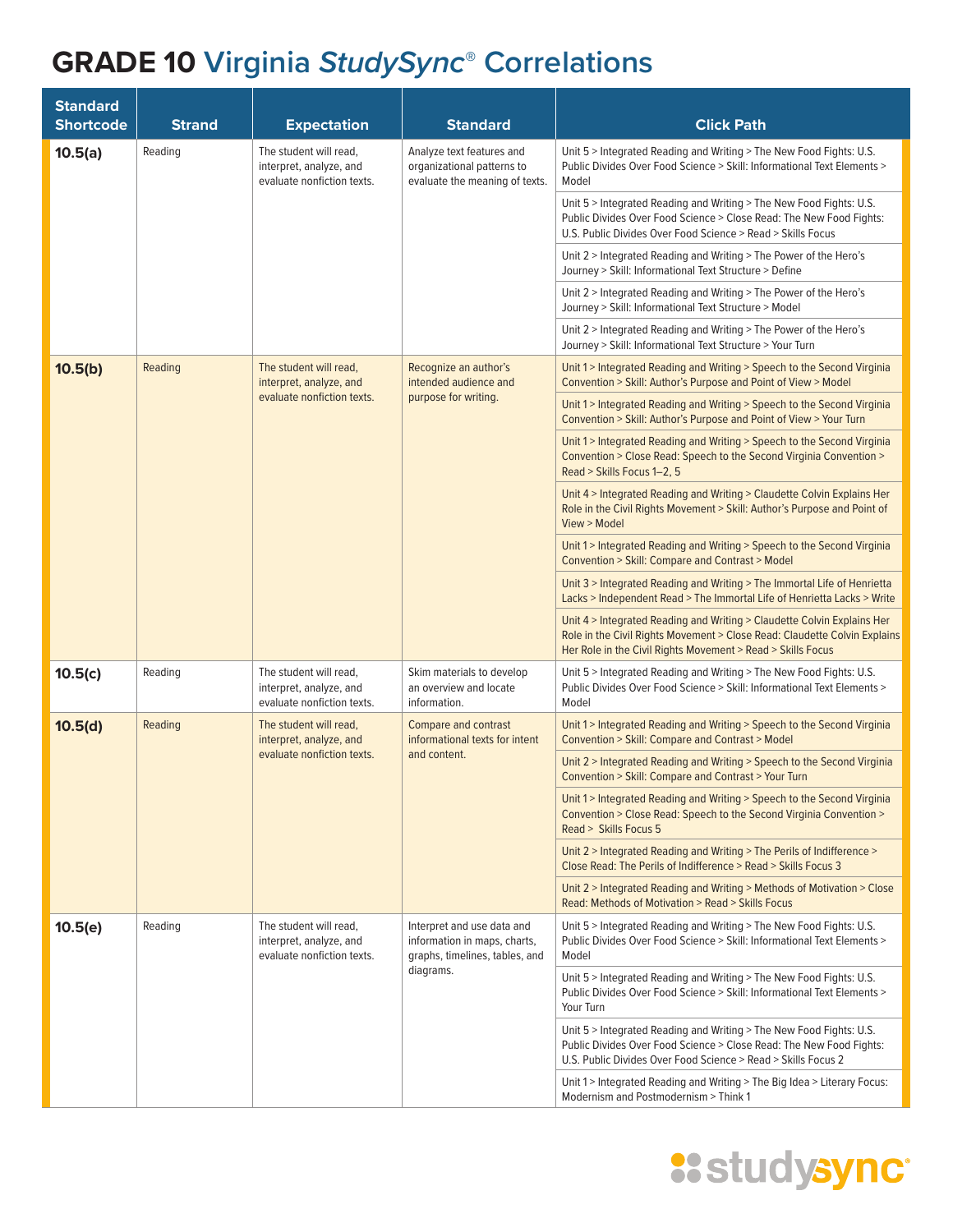| <b>Standard</b><br><b>Shortcode</b> | <b>Strand</b>                                                                                                                                                                              | <b>Expectation</b>                                                              | <b>Standard</b>                                                                                                                                                  | <b>Click Path</b>                                                                                                                                                                 |
|-------------------------------------|--------------------------------------------------------------------------------------------------------------------------------------------------------------------------------------------|---------------------------------------------------------------------------------|------------------------------------------------------------------------------------------------------------------------------------------------------------------|-----------------------------------------------------------------------------------------------------------------------------------------------------------------------------------|
| 10.5(e)<br>continued                | Reading<br>The student will read,<br>Interpret and use data and<br>interpret, analyze, and<br>information in maps, charts,<br>evaluate nonfiction texts.<br>graphs, timelines, tables, and |                                                                                 | Unit 2 > Integrated Reading and Writing > The Power of the Hero's<br>Journey > Close Read: The Power of the Hero's Journey > Read > Skills<br>Focus <sub>2</sub> |                                                                                                                                                                                   |
|                                     |                                                                                                                                                                                            |                                                                                 | diagrams.                                                                                                                                                        | Unit 6 > Extended Writing Project and Grammar > Revise > Skill: Print and<br><b>Graphic Features &gt; Model</b>                                                                   |
| 10.5(f)                             | Reading                                                                                                                                                                                    | The student will read,<br>interpret, analyze, and                               | Draw conclusions and make<br>inferences on explicit and                                                                                                          | Unit 6 > Integrated Reading and Writing > Coming of Age Traditions from<br>Around the World > Skill: Textual Evidence > Model                                                     |
|                                     |                                                                                                                                                                                            | evaluate nonfiction texts.                                                      | implied information using<br>textual support as evidence.                                                                                                        | Unit 6 > Integrated Reading and Writing > Coming of Age Traditions from<br>Around the World > Close Read: Coming of Age Traditions from Around<br>the World > Read > Skills Focus |
|                                     |                                                                                                                                                                                            |                                                                                 |                                                                                                                                                                  | Unit 2 > Integrated Reading and Writing > Republic > Skill: Textual<br>Evidence > Model                                                                                           |
|                                     |                                                                                                                                                                                            |                                                                                 |                                                                                                                                                                  | Unit 2 > Integrated Reading and Writing > Republic > Skill: Textual<br>Evidence > Your Turn                                                                                       |
|                                     |                                                                                                                                                                                            |                                                                                 |                                                                                                                                                                  | Unit 2 > Integrated Reading and Writing > Republic > Close Read:<br>Republic > Read                                                                                               |
| 10.5(g)                             | Reading                                                                                                                                                                                    | The student will read,<br>interpret, analyze, and<br>evaluate nonfiction texts. | Analyze and synthesize<br>information in order to solve<br>problems, answer questions,                                                                           | Unit 2 > Integrated Reading and Writing > Remarks at the UN General<br>Assembly > Independent Read: Remarks at the UN General Assembly ><br>Write                                 |
|                                     |                                                                                                                                                                                            |                                                                                 | and generate new knowledge.                                                                                                                                      | Unit 2 > Integrated Reading and Writing > Methods of Motivation > Close<br>Read: Methods of Motivation > Write                                                                    |
|                                     |                                                                                                                                                                                            |                                                                                 |                                                                                                                                                                  | Unit 4 > Integrated Reading and Writing > On the Painting of the Sistine<br>Chapel > Independent Read: On the Painting of the Sistine Chapel > Write                              |
|                                     |                                                                                                                                                                                            |                                                                                 |                                                                                                                                                                  | Unit 6 > Extended Writing Project and Grammar > Draft > Skill: Research<br>and Note-Taking > Model                                                                                |
|                                     |                                                                                                                                                                                            |                                                                                 |                                                                                                                                                                  | Unit 6 > Extended Writing Project and Grammar > Draft > Skill: Research<br>and Note-Taking > Your Turn                                                                            |
|                                     |                                                                                                                                                                                            |                                                                                 |                                                                                                                                                                  | Unit 5 > Integrated Reading and Writing > Curry: A Tale of Cooks and<br>Conquerors > Independent Read: Curry: A Tale of Cooks and Conquerors<br>> Write                           |
|                                     |                                                                                                                                                                                            |                                                                                 |                                                                                                                                                                  | Unit 6 > Integrated Reading and Writing > Coming-of-Age Traditions from<br>Around the World > Close Read: Coming-of-Age Traditions from Around<br>the World > Write               |
| 10.5(h)                             | Reading                                                                                                                                                                                    | The student will read,<br>interpret, analyze, and                               | Analyze ideas within and<br>between selections providing<br>textual evidence.                                                                                    | Unit 1>Integrated Reading and Writing > Speech to the Second Virginia<br>Convention > Skill: Compare and Contrast > Model                                                         |
|                                     |                                                                                                                                                                                            | evaluate nonfiction texts.                                                      |                                                                                                                                                                  | Unit 2 > Integrated Reading and Writing > Speech to the Second Virginia<br>Convention > Skill: Compare and Contrast > Your Turn                                                   |
|                                     |                                                                                                                                                                                            |                                                                                 |                                                                                                                                                                  | Unit 1 > Integrated Reading and Writing > Speech to the Second Virginia<br>Convention > Close Read: Speech to the Second Virginia Convention ><br>Read > Skills Focus 5           |
|                                     |                                                                                                                                                                                            |                                                                                 |                                                                                                                                                                  | Unit 2 > Integrated Reading and Writing > The Perils of Indifference ><br>Close Read: The Perils of Indifference > Read > Skills Focus 3                                          |
|                                     |                                                                                                                                                                                            |                                                                                 |                                                                                                                                                                  | Unit 2 > Integrated Reading and Writing > Methods of Motivation > Close<br>Read: Methods of Motivation > Read > Skills Focus                                                      |
|                                     |                                                                                                                                                                                            |                                                                                 |                                                                                                                                                                  | Unit 2 > Integrated Reading and Writing > Republic > Skill: Central or Main<br>Idea > Your Turn                                                                                   |
|                                     |                                                                                                                                                                                            |                                                                                 |                                                                                                                                                                  | Unit 2 > Integrated Reading and Writing > Republic > Close Read:<br>Republic > Write                                                                                              |
| 10.5(i)                             | Reading                                                                                                                                                                                    | The student will read,<br>interpret, analyze, and                               | Summarize, paraphrase,<br>and synthesize ideas, while                                                                                                            | Unit 2 > Integrated Reading and Writing > The Power of the Hero's<br>Journey > Skill: Summarizing > Model                                                                         |
|                                     |                                                                                                                                                                                            | evaluate nonfiction texts.                                                      | maintaining meaning and a<br>logical sequence of events,<br>within and between texts.                                                                            | Unit 2 > Integrated Reading and Writing > The Power of the Hero's<br>Journey > Skill: Summarizing > Model                                                                         |
|                                     |                                                                                                                                                                                            |                                                                                 |                                                                                                                                                                  | Unit 2 > Integrated Reading and Writing > The Power of the Hero's<br>Journey > Close Read: The Power of the Hero's Journey > Read > Skills<br>Focus                               |

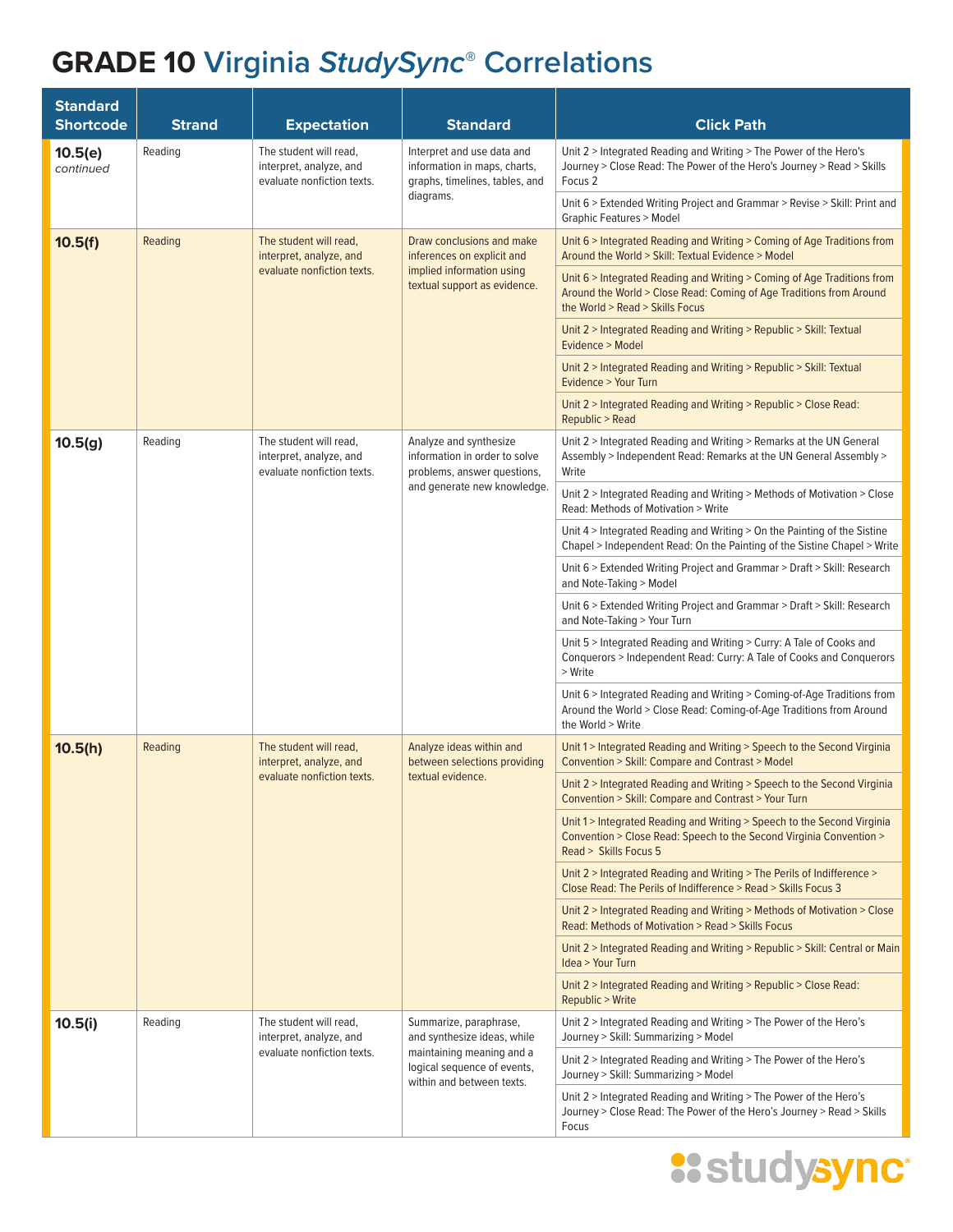| <b>Standard</b><br><b>Shortcode</b> | <b>Strand</b> | <b>Expectation</b>                                                                                                                                                     | <b>Standard</b>                                                                                                                                                                                                                        | <b>Click Path</b>                                                                                                                                                                                                       |
|-------------------------------------|---------------|------------------------------------------------------------------------------------------------------------------------------------------------------------------------|----------------------------------------------------------------------------------------------------------------------------------------------------------------------------------------------------------------------------------------|-------------------------------------------------------------------------------------------------------------------------------------------------------------------------------------------------------------------------|
| 10.5(i)<br>continued                | Reading       | The student will read,<br>interpret, analyze, and<br>evaluate nonfiction texts.                                                                                        | Summarize, paraphrase,<br>and synthesize ideas, while<br>maintaining meaning and a                                                                                                                                                     | Unit 3 > Integrated Reading and Writing > Facial expressions-including<br>fear-may not be as universal as we thought > Skill: Summarizing ><br>Model                                                                    |
|                                     |               | logical sequence of events,<br>within and between texts.                                                                                                               | Unit 3 > Integrated Reading and Writing > Facial expressions-including<br>fear—may not be as universal as we thought > Close Read: Facial<br>expressions-including fear-may not be as universal as we thought ><br>Read > Skills Focus |                                                                                                                                                                                                                         |
|                                     |               |                                                                                                                                                                        |                                                                                                                                                                                                                                        | Unit 6 > Extended Writing Project and Grammar > Revise > Grammar Skill:<br>Paraphrasing > Model                                                                                                                         |
|                                     |               |                                                                                                                                                                        |                                                                                                                                                                                                                                        | Unit 6 > Extended Writing Project and Grammar > Revise > Grammar Skill:<br>Paraphrasing > Your Turn                                                                                                                     |
|                                     |               |                                                                                                                                                                        |                                                                                                                                                                                                                                        | Unit 5 > Integrated Reading and Writing > Curry: A Tale of Cooks and<br>Conquerors > Independent Read: Curry: A Tale of Cooks and Conquerors<br>> Write                                                                 |
|                                     |               |                                                                                                                                                                        |                                                                                                                                                                                                                                        | Unit 6 > Integrated Reading and Writing > Coming-of-Age Traditions from<br>Around the World > Close Read: Coming-of-Age Traditions from Around<br>the World > Write                                                     |
| 10.5(j)                             | Reading       | The student will read,<br>interpret, analyze, and                                                                                                                      | Use reading strategies<br>throughout the reading                                                                                                                                                                                       | Unit 1 > Integrated Reading and Writing > Letter from Birmingham Jail ><br>First Read: Letter from Birmingham Jail > Read                                                                                               |
|                                     |               | evaluate nonfiction texts.                                                                                                                                             | process to monitor<br>comprehension.                                                                                                                                                                                                   | Unit 3 > Integrated Reading and Writing > Facial expressions-including<br>fear-may not be as universal as we thought > First Read: Facial<br>expressions-including fear-may not be as universal as we thought ><br>Read |
|                                     |               |                                                                                                                                                                        |                                                                                                                                                                                                                                        | Unit 5 > Integrated Reading and Writing > Curry: A Tale of Cooks and<br>Conquerors > Independent Read: Curry: A Tale of Cooks and Conquerors<br>> Read                                                                  |
|                                     |               |                                                                                                                                                                        |                                                                                                                                                                                                                                        | Unit 4 > Integrated Reading and Writing > On the Painting of the Sistine<br>Chapel > Independent Read: On the Painting of the Sistine Chapel > Read                                                                     |
|                                     |               |                                                                                                                                                                        |                                                                                                                                                                                                                                        | Unit 6 > Integrated Reading and Writing > A Very Old Man with Enormous<br>Wings > First Read: A Very Old Man with Enormous Wings > Read                                                                                 |
| 10.6(a)                             | Writing       | The student will write in a<br>variety of forms to include<br>persuasive, reflective,<br>interpretive, and analytic with<br>an emphasis on persuasion<br>and analysis. | Engage in writing as a<br>recursive process.                                                                                                                                                                                           | Unit 1 > Extended Writing Project and Grammar > Plan > Literary Analysis<br>Writing Process: Plan > Write                                                                                                               |
|                                     |               |                                                                                                                                                                        |                                                                                                                                                                                                                                        | Unit 1 > Extended Writing Project and Grammar > Draft > Literary Analysis<br>Writing Process: Draft > Write                                                                                                             |
|                                     |               |                                                                                                                                                                        |                                                                                                                                                                                                                                        | Unit 1> Extended Writing Project and Grammar > Revise > Literary<br>Analysis Writing Process: Revise > Write                                                                                                            |
|                                     |               |                                                                                                                                                                        |                                                                                                                                                                                                                                        | Unit 1> Extended Writing Project and Grammar > Edit and Publish ><br>Literary Analysis Writing Process: Edit and Publish > Write                                                                                        |
|                                     |               |                                                                                                                                                                        |                                                                                                                                                                                                                                        | Unit 2 > Extended Writing Project and Grammar > Plan > Informative<br>Writing Process: Plan > Write                                                                                                                     |
|                                     |               |                                                                                                                                                                        |                                                                                                                                                                                                                                        | Unit 2 > Extended Writing Project and Grammar > Draft > Informative<br>Writing Process: Draft > Write                                                                                                                   |
|                                     |               |                                                                                                                                                                        |                                                                                                                                                                                                                                        | Unit 2 > Extended Writing Project and Grammar > Revise > Informative<br>Writing Process: Revise > Write                                                                                                                 |
|                                     |               |                                                                                                                                                                        |                                                                                                                                                                                                                                        | Unit 2 > Extended Writing Project and Grammar > Edit and Publish ><br>Informative Writing Process: Edit and Publish > Write                                                                                             |
|                                     |               |                                                                                                                                                                        |                                                                                                                                                                                                                                        | Unit 3 > Extended Writing Project and Grammar > Plan > Narrative Writing<br>Process: Plan > Write                                                                                                                       |
|                                     |               |                                                                                                                                                                        |                                                                                                                                                                                                                                        | Unit 3 > Extended Writing Project and Grammar > Draft > Narrative Writing<br>Process: Draft > Write                                                                                                                     |
|                                     |               |                                                                                                                                                                        |                                                                                                                                                                                                                                        | Unit 3 > Extended Writing Project and Grammar > Revise > Narrative<br>Writing Process: Revise > Write                                                                                                                   |
|                                     |               |                                                                                                                                                                        |                                                                                                                                                                                                                                        | Unit 3 > Extended Writing Project and Grammar > Edit and Publish ><br>Narrative Writing Process: Edit and Publish > Write                                                                                               |

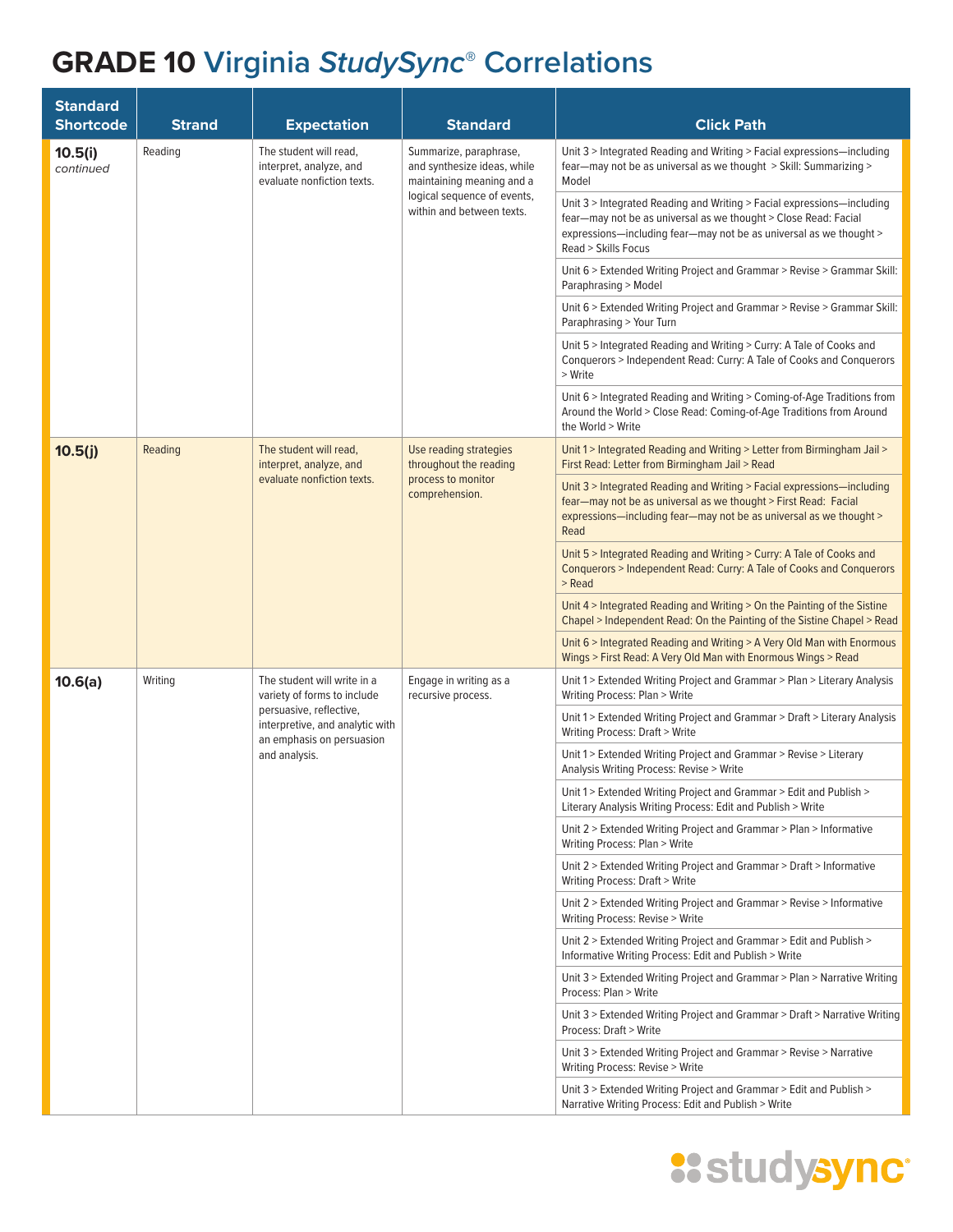| <b>Standard</b><br><b>Shortcode</b> | <b>Strand</b> | <b>Expectation</b>                                                                                                                                                     | <b>Standard</b>                                                                                | <b>Click Path</b>                                                                                                                                                         |
|-------------------------------------|---------------|------------------------------------------------------------------------------------------------------------------------------------------------------------------------|------------------------------------------------------------------------------------------------|---------------------------------------------------------------------------------------------------------------------------------------------------------------------------|
| 10.6(b)                             | Writing       | The student will write in a<br>variety of forms to include<br>persuasive, reflective,<br>interpretive, and analytic with<br>an emphasis on persuasion<br>and analysis. | Plan and organize writing to<br>address a specific audience<br>and purpose.                    | Unit 1> Extended Writing Project and Grammar > Plan > Literary Analysis<br><b>Writing Process: Plan &gt; Write</b>                                                        |
|                                     |               |                                                                                                                                                                        |                                                                                                | Unit 1 > Extended Writing Project and Grammar > Draft > Skill: Organizing<br><b>Argumentative Writing &gt; Model</b>                                                      |
|                                     |               |                                                                                                                                                                        |                                                                                                | Unit 1 > Extended Writing Project and Grammar > Draft > Skill: Organizing<br><b>Argumentative Writing &gt; Your Turn</b>                                                  |
|                                     |               |                                                                                                                                                                        |                                                                                                | Unit 2 > Integrated Reading and Writing > Valedictorian Address at<br>Anacostia High School > Independent Read: Valedictorian Address at<br>Anacostia High School > Write |
| 10.6(c)                             | Writing       | The student will write in a<br>variety of forms to include<br>persuasive, reflective,<br>interpretive, and analytic with<br>an emphasis on persuasion                  | Adjust writing content,<br>technique, and voice for a<br>variety of audiences and<br>purposes. | Unit 1 > Extended Writing Project and Grammar > Edit and Publish > Skill:<br>Style > Model                                                                                |
|                                     |               |                                                                                                                                                                        |                                                                                                | Unit 1 > Extended Writing Project and Grammar > Edit and Publish > Skill:<br>Style > Your Turn                                                                            |
|                                     |               | and analysis.                                                                                                                                                          |                                                                                                | Unit 2 > Extended Writing Project and Grammar > Edit and Publish > Skill:<br>Style > Model                                                                                |
|                                     |               |                                                                                                                                                                        |                                                                                                | Unit 2 > Extended Writing Project and Grammar > Edit and Publish > Skill:<br>Style > Your Turn                                                                            |
|                                     |               |                                                                                                                                                                        |                                                                                                | Unit 1 > Extended Writing Project and Grammar > Edit and Publish > Skill:<br>Style > Write                                                                                |
|                                     |               |                                                                                                                                                                        |                                                                                                | Unit 3 > Extended Writing Project and Grammar > Revise > Skill: Narrative<br>Techniques > Model                                                                           |
|                                     |               |                                                                                                                                                                        |                                                                                                | Unit 3 > Extended Writing Project and Grammar > Revise > Skill: Narrative<br>Techniques > Your Turn                                                                       |
|                                     |               |                                                                                                                                                                        |                                                                                                | Unit 3 > Extended Writing Project and Grammar > Revise > Skill: Narrative<br>Techniques > Write                                                                           |
|                                     |               |                                                                                                                                                                        |                                                                                                | Unit 2 > Extended Writing Project and Grammar > Draft > Supporting<br>Details > Model                                                                                     |
|                                     |               |                                                                                                                                                                        |                                                                                                | Unit 2 > Extended Writing Project and Grammar > Draft > Supporting<br>Details > Your Turn                                                                                 |
|                                     |               |                                                                                                                                                                        |                                                                                                | Unit 2 > Extended Writing Project and Grammar > Draft > Supporting<br>Details > Write                                                                                     |
|                                     |               |                                                                                                                                                                        |                                                                                                | Unit 6 > Extended Writing Project and Grammar > Revise > Skill: Critiquing<br>Research > Model                                                                            |
|                                     |               |                                                                                                                                                                        |                                                                                                | Unit 6 > Extended Writing Project and Grammar > Revise > Skill: Critiquing<br>Research > Your Turn                                                                        |
|                                     |               |                                                                                                                                                                        |                                                                                                | Unit 6 > Extended Writing Project and Grammar > Revise > Skill: Critiquing<br>Research > Write                                                                            |
| 10.6(d)                             | Writing       | The student will write in a<br>variety of forms to include                                                                                                             | Communicate clearly the<br>purpose of the writing using a<br>thesis statement.                 | Unit 5 > Extended Writing Project and Grammar > Draft > Skill: Thesis<br>Statement > Model                                                                                |
|                                     |               | persuasive, reflective,<br>interpretive, and analytic with<br>an emphasis on persuasion<br>and analysis.                                                               |                                                                                                | Unit 5 > Extended Writing Project and Grammar > Draft > Skill: Thesis<br><b>Statement &gt; Write</b>                                                                      |
|                                     |               |                                                                                                                                                                        |                                                                                                | Unit 5 > Extended Writing Project and Grammar > Revise > Skill:<br><b>Introductions &gt; Model</b>                                                                        |
|                                     |               |                                                                                                                                                                        |                                                                                                | Unit 5 > Extended Writing Project and Grammar > Revise > Skill:<br><b>Introductions &gt; Write</b>                                                                        |
|                                     |               |                                                                                                                                                                        |                                                                                                | Unit 1> Extended Writing Project and Grammar > Draft > Skill: Organizing<br>Argumentative Writing > Model                                                                 |
|                                     |               |                                                                                                                                                                        |                                                                                                | Unit 1 > Extended Writing Project and Grammar > Draft > Skill: Organizing<br><b>Argumentative Writing &gt; Your Turn</b>                                                  |

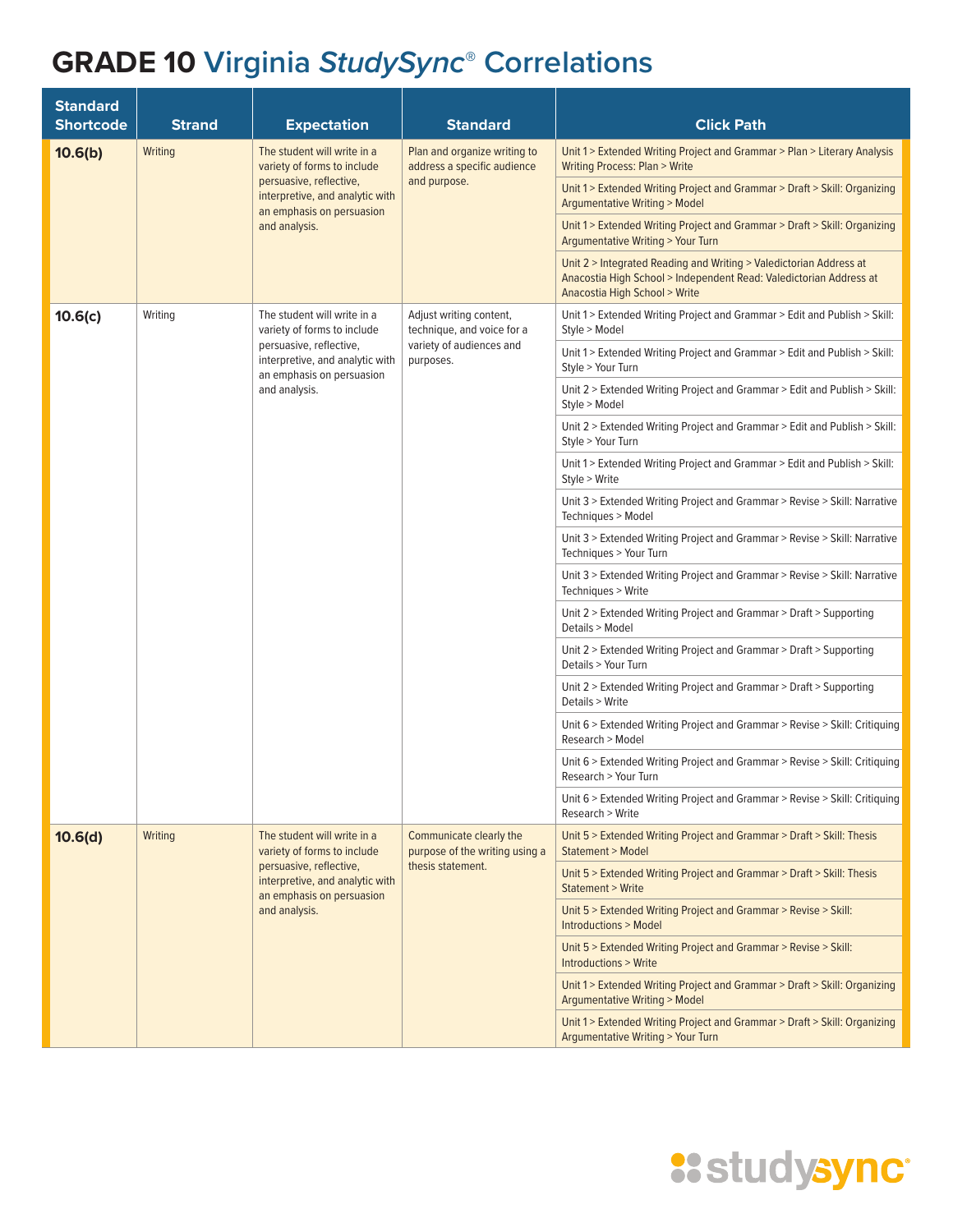| <b>Standard</b><br><b>Shortcode</b> | <b>Strand</b> | <b>Expectation</b>                                                                                                                                                     | <b>Standard</b>                                                                                                                         | <b>Click Path</b>                                                                                            |
|-------------------------------------|---------------|------------------------------------------------------------------------------------------------------------------------------------------------------------------------|-----------------------------------------------------------------------------------------------------------------------------------------|--------------------------------------------------------------------------------------------------------------|
| 10.6(e)                             | Writing       | The student will write in a<br>variety of forms to include<br>persuasive, reflective,<br>interpretive, and analytic with<br>an emphasis on persuasion<br>and analysis. | Objectively introduce and<br>develop topics, incorporating<br>evidence and maintaining<br>an organized structure and a<br>formal style. | Unit 5 > Extended Writing Project and Grammar > Revise > Skill:<br>Introductions > Model                     |
|                                     |               |                                                                                                                                                                        |                                                                                                                                         | Unit 5 > Extended Writing Project and Grammar > Revise > Skill:<br>Introductions > Write                     |
|                                     |               |                                                                                                                                                                        |                                                                                                                                         | Unit 5 > Extended Writing Project and Grammar > Revise > Skill:<br>Introductions > Your Turn                 |
|                                     |               |                                                                                                                                                                        |                                                                                                                                         | Unit 5 > Extended Writing Project and Grammar > Draft > Skill: Organize<br>Argumentative Writing > Model     |
|                                     |               |                                                                                                                                                                        |                                                                                                                                         | Unit 5 > Extended Writing Project and Grammar > Draft > Skill: Organize<br>Argumentative Writing > Your Turn |
|                                     |               |                                                                                                                                                                        |                                                                                                                                         | Unit 5 > Extended Writing Project and Grammar > Revise > Skill: Reasons<br>and Relevant Evidence > Model     |
|                                     |               |                                                                                                                                                                        |                                                                                                                                         | Unit 5 > Extended Writing Project and Grammar > Revise > Skill: Reasons<br>and Relevant Evidence > Your Turn |
|                                     |               |                                                                                                                                                                        |                                                                                                                                         | Unit 5 > Extended Writing Project and Grammar > Edit and Publish > Skill:<br>Style > Model                   |
|                                     |               |                                                                                                                                                                        |                                                                                                                                         | Unit 5 > Extended Writing Project and Grammar > Edit and Publish > Skill:<br>Style > Your Turn               |
|                                     |               |                                                                                                                                                                        |                                                                                                                                         | Unit 2 > Extended Writing Project and Grammar > Revise > Skill:<br>Introductions > Model                     |
|                                     |               |                                                                                                                                                                        |                                                                                                                                         | Unit 2 > Extended Writing Project and Grammar > Revise > Skill:<br>Introductions > Your Turn                 |
|                                     |               |                                                                                                                                                                        |                                                                                                                                         | Unit 2 > Extended Writing Project and Grammar > Revise > Skill:<br>Introductions > Write                     |
|                                     |               |                                                                                                                                                                        |                                                                                                                                         | Unit 2 > Extended Writing Project and Grammar > Draft > Organizing<br>Informative Writing > Model            |
|                                     |               |                                                                                                                                                                        |                                                                                                                                         | Unit 2 > Extended Writing Project and Grammar > Draft > Organizing<br>Informative Writing > Your Turn        |
|                                     |               |                                                                                                                                                                        |                                                                                                                                         | Unit 2 > Extended Writing Project and Grammar > Draft > Skill: Supporting<br>Details > Model                 |
|                                     |               |                                                                                                                                                                        |                                                                                                                                         | Unit 2 > Extended Writing Project and Grammar > Draft > Skill: Supporting<br>Details > Your Turn             |
|                                     |               |                                                                                                                                                                        |                                                                                                                                         | Unit 2 > Extended Writing Project and Grammar > Edit and Publish > Skill:<br>Style > Model                   |
|                                     |               |                                                                                                                                                                        |                                                                                                                                         | Unit 2 > Extended Writing Project and Grammar > Edit and Publish > Skill:<br>Style > Your Turn               |
| 10.6(f)                             | Writing       | The student will write in a<br>variety of forms to include<br>persuasive, reflective,<br>interpretive, and analytic with<br>an emphasis on persuasion<br>and analysis. | Compose a thesis statement<br>for persuasive writing that<br>advocates a position.                                                      | Unit 5 > Extended Writing Project and Grammar > Draft > Skill: Thesis<br>Statement > Model                   |
|                                     |               |                                                                                                                                                                        |                                                                                                                                         | Unit 5 > Extended Writing Project and Grammar > Draft > Skill: Thesis<br><b>Statement &gt; Write</b>         |
|                                     |               |                                                                                                                                                                        |                                                                                                                                         | Unit 5 > Extended Writing Project and Grammar > Draft > Skill: Thesis<br><b>Statement &gt; Your Turn</b>     |
| 10.6(g)                             | Writing       | The student will write in a<br>variety of forms to include<br>persuasive, reflective,<br>interpretive, and analytic with<br>an emphasis on persuasion<br>and analysis. | Clearly state and defend a<br>position using reasons and<br>sufficient evidence from<br>credible sources as support.                    | Unit 5 > Extended Writing Project and Grammar > Revise > Skill: Reasons<br>and Relevant Evidence > Model     |
|                                     |               |                                                                                                                                                                        |                                                                                                                                         | Unit 5 > Extended Writing Project and Grammar > Revise > Skill: Reasons<br>and Relevant Evidence > Your Turn |
|                                     |               |                                                                                                                                                                        |                                                                                                                                         | Unit 4 > Extended Oral Project and Grammar > Draft > Skill: Evaluating<br>Sources > Model                    |
|                                     |               |                                                                                                                                                                        |                                                                                                                                         | Unit 4 > Extended Oral Project and Grammar > Draft > Skill: Evaluating<br>Sources > Your Turn                |

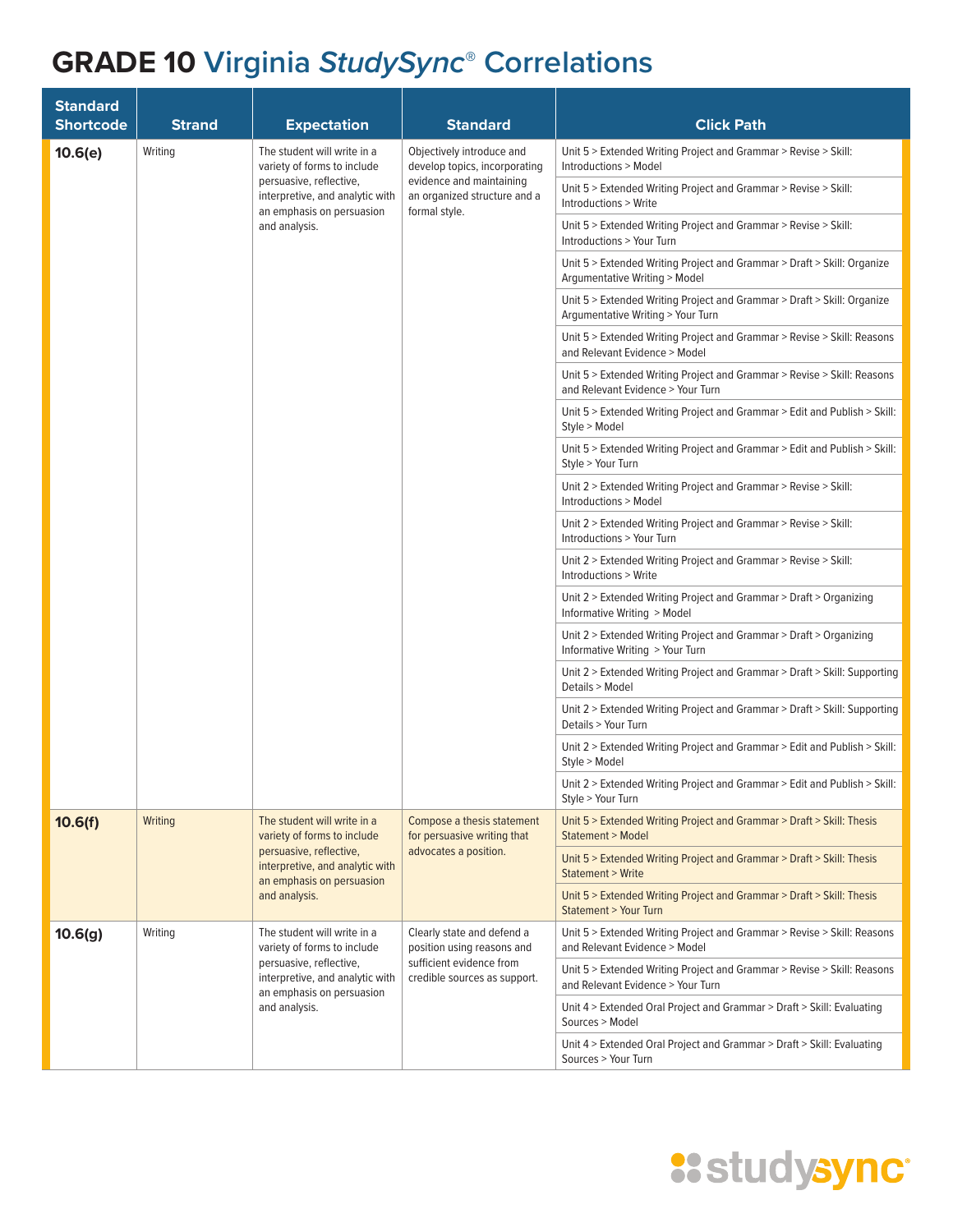| <b>Standard</b><br><b>Shortcode</b> | <b>Strand</b>                                                                                                                                                                     | <b>Expectation</b>                                                                                                                                                     | <b>Standard</b>                                                                                                                                    | <b>Click Path</b>                                                                                                                                                         |
|-------------------------------------|-----------------------------------------------------------------------------------------------------------------------------------------------------------------------------------|------------------------------------------------------------------------------------------------------------------------------------------------------------------------|----------------------------------------------------------------------------------------------------------------------------------------------------|---------------------------------------------------------------------------------------------------------------------------------------------------------------------------|
| 10.6(h)                             | Writing                                                                                                                                                                           | The student will write in a<br>variety of forms to include                                                                                                             | Identify counterclaims and<br>provide counter - arguments.                                                                                         | Unit 5 > Extended Writing Project and Grammar > Revise > Skill: Reasons<br>and Relevant Evidence > Model                                                                  |
|                                     | persuasive, reflective,<br>interpretive, and analytic with<br>an emphasis on persuasion<br>and analysis.                                                                          |                                                                                                                                                                        | Unit 5 > Extended Writing Project and Grammar > Draft > Skill: Organize<br><b>Argumentative Writing &gt; Your Turn</b>                             |                                                                                                                                                                           |
| 10.6(i)                             | Writing                                                                                                                                                                           | The student will write in a<br>variety of forms to include<br>persuasive, reflective,<br>interpretive, and analytic with<br>an emphasis on persuasion<br>and analysis. | Show relationships among<br>claims, reasons, and evidence<br>and include a conclusion that<br>follows logically from the<br>information presented. | Unit 5 > Extended Writing Project and Grammar > Revise > Skill: Reasons<br>and Relevant Evidence > Model                                                                  |
|                                     |                                                                                                                                                                                   |                                                                                                                                                                        |                                                                                                                                                    | Unit 5 > Extended Writing Project and Grammar > Revise > Skill: Reasons<br>and Relevant Evidence > Your Turn                                                              |
|                                     |                                                                                                                                                                                   |                                                                                                                                                                        |                                                                                                                                                    | Unit 1 > Extended Writing Project and Grammar > Revise > Skill: Reasons<br>and Relevant Evidence > Model                                                                  |
|                                     |                                                                                                                                                                                   |                                                                                                                                                                        |                                                                                                                                                    | Unit 1 > Extended Writing Project and Grammar > Revise > Skill: Reasons<br>and Relevant Evidence > Your Turn                                                              |
|                                     |                                                                                                                                                                                   |                                                                                                                                                                        |                                                                                                                                                    | Unit 1 > Extended Writing Project and Grammar > Revise > Skill:<br>Conclusions > Model                                                                                    |
|                                     |                                                                                                                                                                                   |                                                                                                                                                                        |                                                                                                                                                    | Unit 1 > Extended Writing Project and Grammar > Revise > Skill:<br>Conclusions > Your Turn                                                                                |
| 10.6(j)                             | Writing                                                                                                                                                                           | The student will write in a<br>variety of forms to include                                                                                                             | Blend multiple forms of<br>writing including embedding a<br>narrative to produce effective<br>essays.                                              | Unit 5 > Extended Writing Project and Grammar > Plan > Argumentative<br><b>Writing Process: Plan &gt; Read</b>                                                            |
|                                     |                                                                                                                                                                                   | persuasive, reflective,<br>interpretive, and analytic with<br>an emphasis on persuasion<br>and analysis.                                                               |                                                                                                                                                    | Unit 5 > Extended Writing Project and Grammar > Plan > Argumentative<br><b>Writing Process: Plan &gt; Intro</b>                                                           |
|                                     |                                                                                                                                                                                   |                                                                                                                                                                        |                                                                                                                                                    | Unit 3 > Integrated Reading and Writing > By Any Other Name ><br>Independent Read: By Any Other Name > Write                                                              |
|                                     |                                                                                                                                                                                   |                                                                                                                                                                        |                                                                                                                                                    | Unit 3 > Integrated Reading and Writing > Dream Psychology:<br>Psychoanalysis for Beginners > Independent Read: Dream Psychology:<br>Psychoanalysis for Beginners > Write |
| 10.6(k)                             | The student will write in a<br>Writing<br>variety of forms to include<br>persuasive, reflective,<br>interpretive, and analytic with<br>an emphasis on persuasion<br>and analysis. |                                                                                                                                                                        | Elaborate ideas clearly<br>through word choice.                                                                                                    | Unit 2 > Extended Writing Project and Grammar > Revise > Skill: Precise<br>Language > Model                                                                               |
|                                     |                                                                                                                                                                                   |                                                                                                                                                                        | Unit 2 > Extended Writing Project and Grammar > Revise > Skill: Precise<br>Language > Your Turn                                                    |                                                                                                                                                                           |
| 10.6(l)                             | Writing                                                                                                                                                                           | The student will write in a<br>variety of forms to include<br>persuasive, reflective,<br>interpretive, and analytic with<br>an emphasis on persuasion<br>and analysis. | Use textual evidence to<br>compare and contrast multiple<br>texts.                                                                                 | Unit 2 > Integrated Reading and Writing > Speech to the Second Virginia<br>Convention > Skill: Compare and Contrast > Define                                              |
|                                     |                                                                                                                                                                                   |                                                                                                                                                                        |                                                                                                                                                    | Unit 2 > Integrated Reading and Writing > Speech to the Second Virginia<br>Convention > Skill: Compare and Contrast > Vocabulary                                          |
|                                     |                                                                                                                                                                                   |                                                                                                                                                                        |                                                                                                                                                    | Unit 2 > Integrated Reading and Writing > Speech to the Second Virginia<br>Convention > Skill: Compare and Contrast > Model                                               |
|                                     |                                                                                                                                                                                   |                                                                                                                                                                        |                                                                                                                                                    | Unit 2 > Integrated Reading and Writing > Rámáyana > Close Read:<br>Rámáyana > Write                                                                                      |
|                                     |                                                                                                                                                                                   |                                                                                                                                                                        |                                                                                                                                                    | Unit 1 > Integrated Reading and Writing > Things Fall Apart > Close Read:<br><b>Things Fall Apart &gt; Write</b>                                                          |
|                                     |                                                                                                                                                                                   |                                                                                                                                                                        |                                                                                                                                                    | Unit 1 > Integrated Reading and Writing > She Unnames Them > Close<br>Read: She Unnames Them > Write                                                                      |
|                                     |                                                                                                                                                                                   |                                                                                                                                                                        |                                                                                                                                                    | Unit 3 > Integrated Reading and Writing > Love is Not All > Close Read:<br>Love is Not All > Write                                                                        |
|                                     |                                                                                                                                                                                   |                                                                                                                                                                        |                                                                                                                                                    | Unit 4 > Integrated Reading and Writing > La Juanita > Close Read: La<br>Juanita > Write                                                                                  |
| 10.6(m)                             | Writing                                                                                                                                                                           | The student will write in a<br>variety of forms to include<br>persuasive, reflective,<br>interpretive, and analytic with<br>an emphasis on persuasion<br>and analysis. | Revise writing for clarity of<br>content, accuracy, and depth<br>of information.                                                                   | Unit 1 > Extended Writing Project and Grammar > Revise > Literary<br>Analysis Writing Process: Revise > Write                                                             |
|                                     |                                                                                                                                                                                   |                                                                                                                                                                        |                                                                                                                                                    | Unit 2 > Extended Writing Project and Grammar > Revise > Informative<br>Writing Process: Revise > Write                                                                   |
|                                     |                                                                                                                                                                                   |                                                                                                                                                                        |                                                                                                                                                    | Unit 3 > Extended Writing Project and Grammar > Revise > Narrative<br>Writing Process: Revise > Write                                                                     |

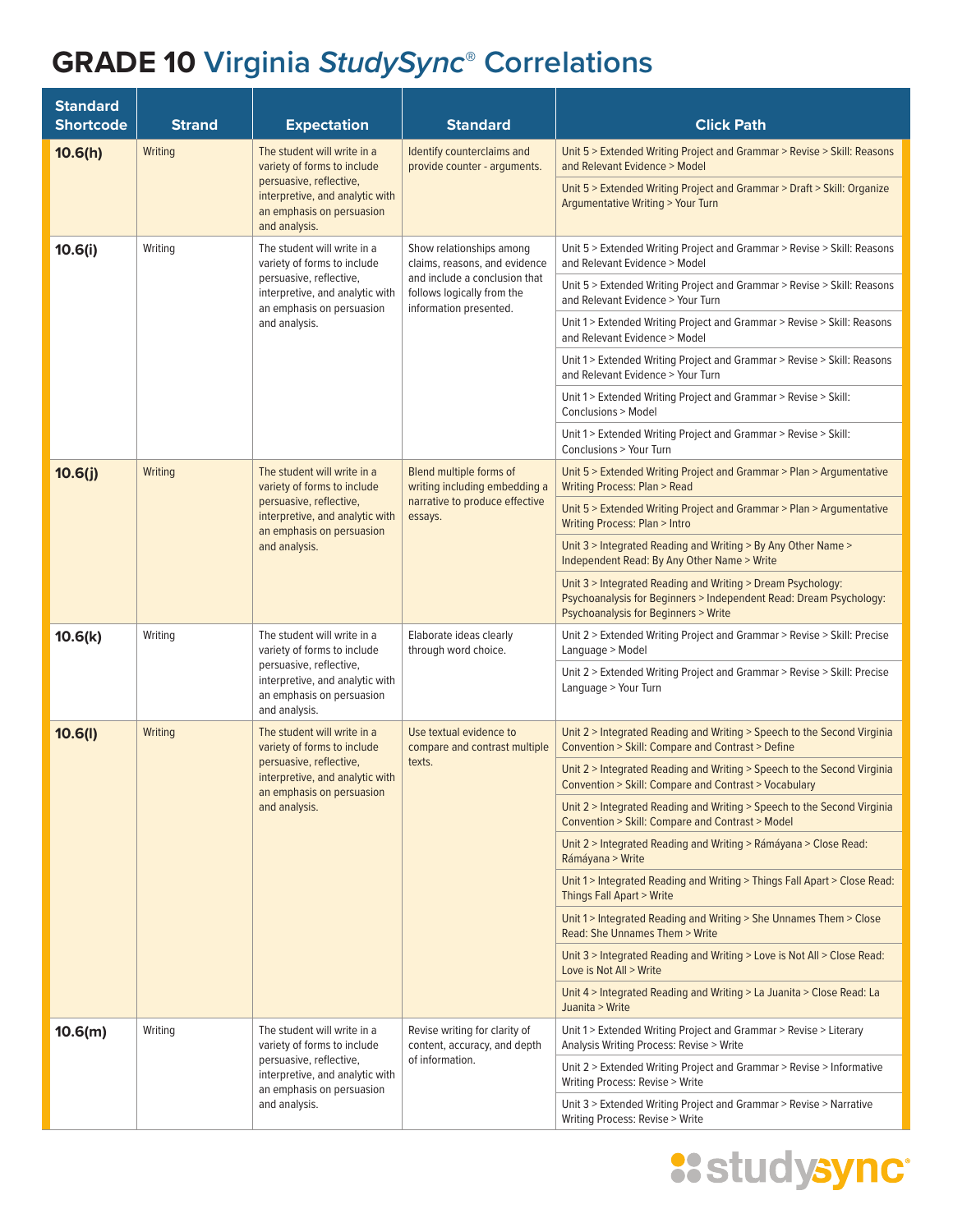| <b>Standard</b><br><b>Shortcode</b> | <b>Strand</b>                                                                                           | <b>Expectation</b>                                                                                                                                                     | <b>Standard</b>                                                                                             | <b>Click Path</b>                                                                                                                                                                     |
|-------------------------------------|---------------------------------------------------------------------------------------------------------|------------------------------------------------------------------------------------------------------------------------------------------------------------------------|-------------------------------------------------------------------------------------------------------------|---------------------------------------------------------------------------------------------------------------------------------------------------------------------------------------|
| 10.6(m)<br>continued                | Writing                                                                                                 | The student will write in a<br>variety of forms to include<br>persuasive, reflective,<br>interpretive, and analytic with<br>an emphasis on persuasion<br>and analysis. | Revise writing for clarity of<br>content, accuracy, and depth<br>of information.                            | Unit 1 > Extended Writing Project and Grammar > Edit and Publish ><br>Literary Analysis Writing Process: Edit and Publish > Write                                                     |
|                                     |                                                                                                         |                                                                                                                                                                        |                                                                                                             | Unit 2 > Extended Writing Project and Grammar > Edit and Publish ><br>Informative Writing Process: Edit and Publish > Write                                                           |
|                                     |                                                                                                         |                                                                                                                                                                        |                                                                                                             | Unit 3 > Extended Writing Project and Grammar > Edit and Publish ><br>Narrative Writing Process: Edit and Publish > Write                                                             |
|                                     |                                                                                                         |                                                                                                                                                                        |                                                                                                             | Unit 6 > Extended Writing Project and Grammar > Revise > Skill: Critiquing<br>Research > Model                                                                                        |
|                                     |                                                                                                         |                                                                                                                                                                        |                                                                                                             | Unit 6 > Extended Writing Project and Grammar > Revise > Skill: Critiquing<br>Research > Your Turn                                                                                    |
|                                     |                                                                                                         |                                                                                                                                                                        |                                                                                                             | Unit 6 > Extended Writing Project and Grammar > Revise > Skill: Critiquing<br>Research > Write                                                                                        |
| 10.6(n)                             | Writing                                                                                                 | The student will write in a<br>variety of forms to include                                                                                                             | Write and revise to a<br>standard acceptable both                                                           | Unit 1 > Extended Writing Project and Grammar > Draft > Literary Analysis<br>Writing Process: Draft > Write                                                                           |
|                                     |                                                                                                         | persuasive, reflective,<br>interpretive, and analytic with<br>an emphasis on persuasion<br>and analysis.                                                               | in the workplace and in<br>postsecondary education.                                                         | Unit 1 > Extended Writing Project and Grammar > Revise > Literary<br>Analysis Writing Process: Revise > Write                                                                         |
|                                     |                                                                                                         |                                                                                                                                                                        |                                                                                                             | Unit 2 > Extended Writing Project and Grammar > Draft > Informative<br><b>Writing Process: Draft &gt; Write</b>                                                                       |
|                                     |                                                                                                         |                                                                                                                                                                        |                                                                                                             | Unit 2 > Extended Writing Project and Grammar > Revise > Informative<br>Writing Process: Revise > Write                                                                               |
|                                     |                                                                                                         |                                                                                                                                                                        |                                                                                                             | Unit 6 > Extended Writing Project and Grammar > Draft > Research<br>Writing Process: Draft > Write                                                                                    |
|                                     |                                                                                                         |                                                                                                                                                                        |                                                                                                             | Unit 6 > Extended Writing Project and Grammar > Revise > Research<br><b>Writing Process: Revise &gt; Write</b>                                                                        |
|                                     |                                                                                                         |                                                                                                                                                                        |                                                                                                             | Library > Blasts > Search: Getting Published > Background                                                                                                                             |
|                                     |                                                                                                         |                                                                                                                                                                        |                                                                                                             | Library > Blasts > Search: You've Got Mail > Background                                                                                                                               |
|                                     |                                                                                                         |                                                                                                                                                                        |                                                                                                             | Library > Blasts > Search: Research-Based Arguments 101 > Backgroud                                                                                                                   |
|                                     |                                                                                                         |                                                                                                                                                                        |                                                                                                             | Library > Blasts > Search: The Science of Words                                                                                                                                       |
| 10.7(a)                             | Writing                                                                                                 | The student will self- and<br>peer-edit writing for                                                                                                                    | Use parallel structure across<br>sentences and paragraphs.                                                  | Unit 2 > Extended Writing Project and Grammar > Edit and Publish > Skill:<br>Parallel Structure > Model > Teacher Edition - Instruction > 2. Model                                    |
|                                     | capitalization, punctuation,<br>spelling, sentence structure,<br>paragraphing, and Standard<br>English. |                                                                                                                                                                        | Unit 2 > Extended Writing Project and Grammar > Edit and Publish > Skill:<br>Parallel Structure > Your Turn |                                                                                                                                                                                       |
| 10.7(b)                             | Writing                                                                                                 | The student will self- and<br>peer-edit writing for<br>capitalization, punctuation,<br>spelling, sentence structure,<br>paragraphing, and Standard<br>English.         | Use complex sentence<br>structure to infuse sentence<br>variety in writing.                                 | Library > Skills > Filter > Select: Grade 10 > Select: Grammar > Search:<br>Sentence Structure > Sentence Structure: Complex and Compound-<br><b>Complex Sentences &gt; Model</b>     |
|                                     |                                                                                                         |                                                                                                                                                                        |                                                                                                             | Library > Skills > Filter > Select: Grade 10 > Select: Grammar > Search:<br>Sentence Structure > Sentence Structure: Complex and Compound-<br><b>Complex Sentences &gt; Your Turn</b> |
|                                     |                                                                                                         |                                                                                                                                                                        |                                                                                                             | Unit 1> Extended Writing Project and Grammar > Edit and Publish > Skill:<br>Style > Model                                                                                             |
|                                     |                                                                                                         |                                                                                                                                                                        |                                                                                                             | Unit 2 > Extended Writing Project and Grammar > Edit and Publish > Skill:<br>Style > Model                                                                                            |
| 10.7(c)                             | Writing                                                                                                 | The student will self- and<br>peer-edit writing for<br>capitalization, punctuation,<br>spelling, sentence structure,<br>paragraphing, and Standard<br>English.         | Distinguish between active<br>and passive voice.                                                            | Library > Skills > Filter > Select: Grade 10 > Select: Grammar > Search:<br>Active Voice > Verbs: Active and Passive Voice > Model                                                    |
|                                     |                                                                                                         |                                                                                                                                                                        |                                                                                                             | Library > Skills > Filter > Select: Grade 10 > Select: Grammar > Search:<br>Active Voice > Verbs: Active and Passive Voice > Your Turn                                                |

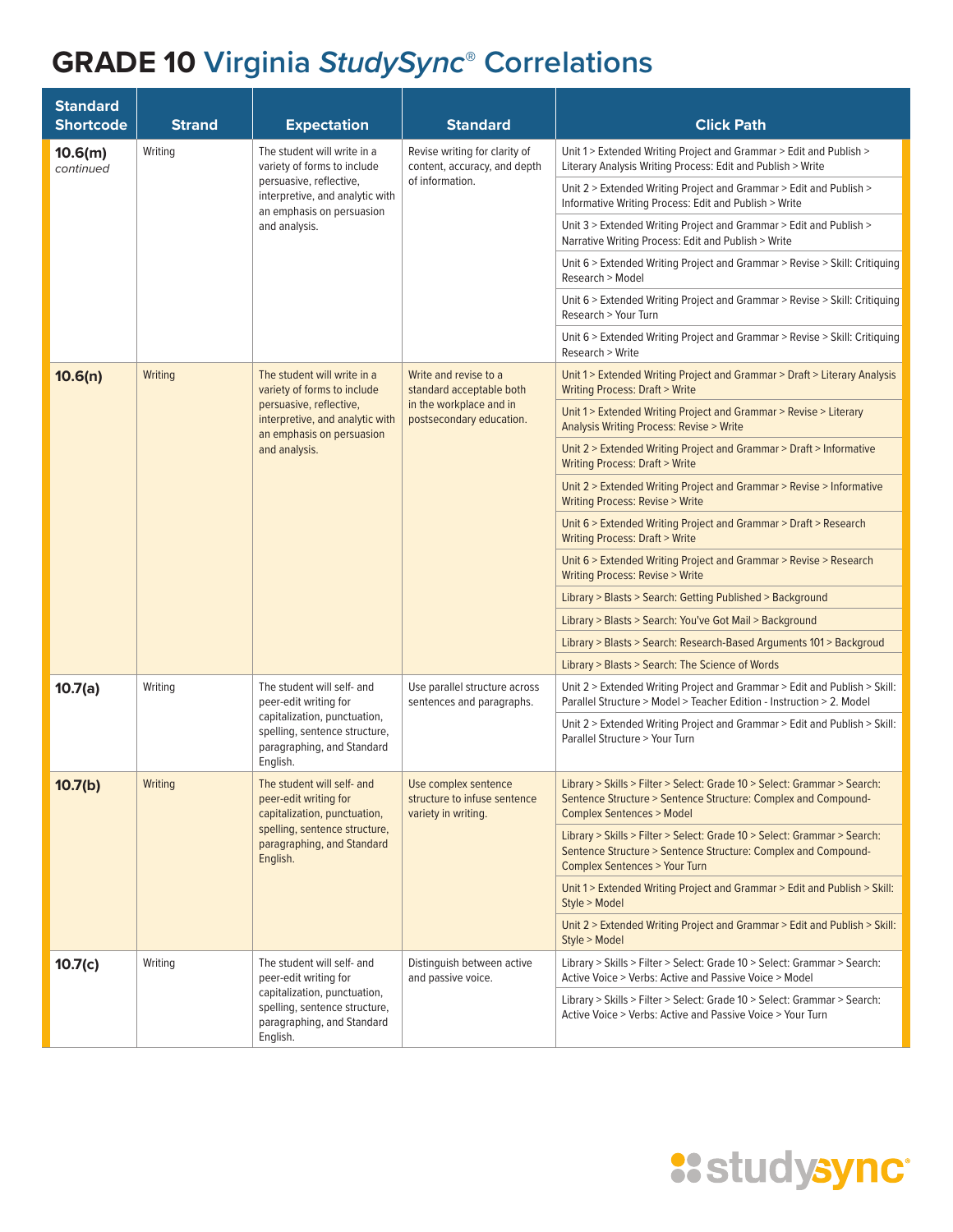| <b>Standard</b><br><b>Shortcode</b> | <b>Strand</b> | <b>Expectation</b>                                                                                                                                             | <b>Standard</b>                                                                                                                                                                | <b>Click Path</b>                                                                                                                                                                   |
|-------------------------------------|---------------|----------------------------------------------------------------------------------------------------------------------------------------------------------------|--------------------------------------------------------------------------------------------------------------------------------------------------------------------------------|-------------------------------------------------------------------------------------------------------------------------------------------------------------------------------------|
| 10.7(d)                             | Writing       | The student will self- and<br>peer-edit writing for<br>capitalization, punctuation,<br>spelling, sentence structure,<br>paragraphing, and Standard<br>English. | Use colons correctly.                                                                                                                                                          | Unit 2 > Extended Writing Project and Grammar > Edit and Publish > Skill:<br>Colons > Model > Teacher Edition - Instruction > 2. Model                                              |
|                                     |               |                                                                                                                                                                |                                                                                                                                                                                | Unit 2 > Extended Writing Project and Grammar > Edit and Publish > Skill:<br>Colons > Your Turn                                                                                     |
| 10.7(e)                             | Writing       | The student will self- and<br>peer-edit writing for<br>capitalization, punctuation,<br>spelling, sentence structure,<br>paragraphing, and Standard<br>English. | Analyze the writing of others<br>and suggest how writing<br>might be improved.                                                                                                 | Unit 1 > Integrated Reading and Writing > SyncStart: The Refusal > Peer<br>Review > Model                                                                                           |
|                                     |               |                                                                                                                                                                |                                                                                                                                                                                | Unit 1 > Integrated Reading and Writing > SyncStart: The Refusal > Peer<br>Review > Your Turn                                                                                       |
|                                     |               |                                                                                                                                                                |                                                                                                                                                                                | Unit 1 > Integrated Reading and Writing > SyncStart: The Refusal > Close<br>Read: The Refusal > Write > Teacher's Edition > Peer Review and Reflect                                 |
|                                     |               |                                                                                                                                                                |                                                                                                                                                                                | Unit 1 > Integrated Reading and Writing > She Unnames Them > Close<br>Read: She Unnames Them > Write > Teacher's Edition > Peer Review and<br>Reflect                               |
|                                     |               |                                                                                                                                                                |                                                                                                                                                                                | Unit 3 > Integrated Reading and Writing > From Behind a Covered<br>Window > Independent Read: From Behind a Covered Window > Write ><br>Teacher's Edition > Peer Review and Reflect |
| 10.8(a)                             | Research      | The student will find,<br>evaluate, and select credible<br>resources to create a<br>research product.                                                          | Verify the accuracy, validity,<br>and usefulness of information.                                                                                                               | Unit 4 > Extended Oral Project and Grammar > Draft > Skill: Evaluating<br>Sources > Model                                                                                           |
|                                     |               |                                                                                                                                                                |                                                                                                                                                                                | Unit 4 > Extended Oral Project and Grammar > Draft > Skill: Evaluating<br>Sources > Your Turn                                                                                       |
|                                     |               |                                                                                                                                                                |                                                                                                                                                                                | Unit 6 > Extended Writting Project and Grammar > Draft > Skill: Evaluating<br>Sources > Model                                                                                       |
|                                     |               |                                                                                                                                                                |                                                                                                                                                                                | Unit 6 > Extended Writting Project and Grammar > Draft > Skill: Evaluating<br>Sources > Your Turn                                                                                   |
|                                     |               |                                                                                                                                                                |                                                                                                                                                                                | Unit 6 > Extended Writing Project and Grammar > Revise > Skill: Critiquing<br>Research > Model                                                                                      |
|                                     |               |                                                                                                                                                                |                                                                                                                                                                                | Unit 6 > Extended Writing Project and Grammar > Revise > Skill: Critiquing<br>Research > Your Turn                                                                                  |
|                                     |               |                                                                                                                                                                |                                                                                                                                                                                | Unit 6 > Extended Writing Project and Grammar > Revise > Skill: Critiquing<br>Research > Write                                                                                      |
|                                     |               |                                                                                                                                                                |                                                                                                                                                                                | Unit 6 > Extended Writing Project and Grammar > Draft > Skill: Research<br>and Note-Taking > Your Turn                                                                              |
| 10.8(b)                             | Research      | The student will find,<br>evaluate, and select credible<br>resources to create a<br>research product.                                                          | Analyze information gathered<br>from diverse sources by<br>identifying misconceptions,<br>main and supporting ideas,<br>conflicting information, and<br>point of view or bias. | Unit 6 > Extended Writting Project and Grammar > Draft > Skill: Evaluating<br>Sources > Model                                                                                       |
|                                     |               |                                                                                                                                                                |                                                                                                                                                                                | Unit 6 > Extended Writting Project and Grammar > Draft > Skill: Evaluating<br>Sources > Your Turn                                                                                   |
|                                     |               |                                                                                                                                                                |                                                                                                                                                                                | Unit 4 > Extended Oral Project and Grammar > Draft > Skill: Evaluating<br>Sources > Model                                                                                           |
|                                     |               |                                                                                                                                                                |                                                                                                                                                                                | Unit 6 > Extended Writing Project and Grammar > Draft > Skill: Research<br>and Note-Taking > Model                                                                                  |
|                                     |               |                                                                                                                                                                |                                                                                                                                                                                | Unit 5 > Extended Writing Project and Grammar > Revise > Skill: Reasons<br>and Relevant Evidence > Model                                                                            |
| 10.8(c)                             | Research      | The student will find,<br>evaluate, and select credible<br>resources to create a<br>research product.                                                          | <b>Evaluate and select evidence</b><br>from a variety of sources to<br>introduce counter claims and<br>to support claims.                                                      | Unit 4 > Extended Oral Project and Grammar > Draft > Skill: Evaluating<br>Sources > Model                                                                                           |
|                                     |               |                                                                                                                                                                |                                                                                                                                                                                | Unit 4 > Extended Oral Project and Grammar > Draft > Skill: Evaluating<br>Sources > Your Turn                                                                                       |
|                                     |               |                                                                                                                                                                |                                                                                                                                                                                | Unit 6 > Extended Writting Project and Grammar > Draft > Skill: Evaluating<br>Sources > Model                                                                                       |
|                                     |               |                                                                                                                                                                |                                                                                                                                                                                | Unit 6 > Extended Writting Project and Grammar > Draft > Skill: Evaluating<br>Sources > Your Turn                                                                                   |